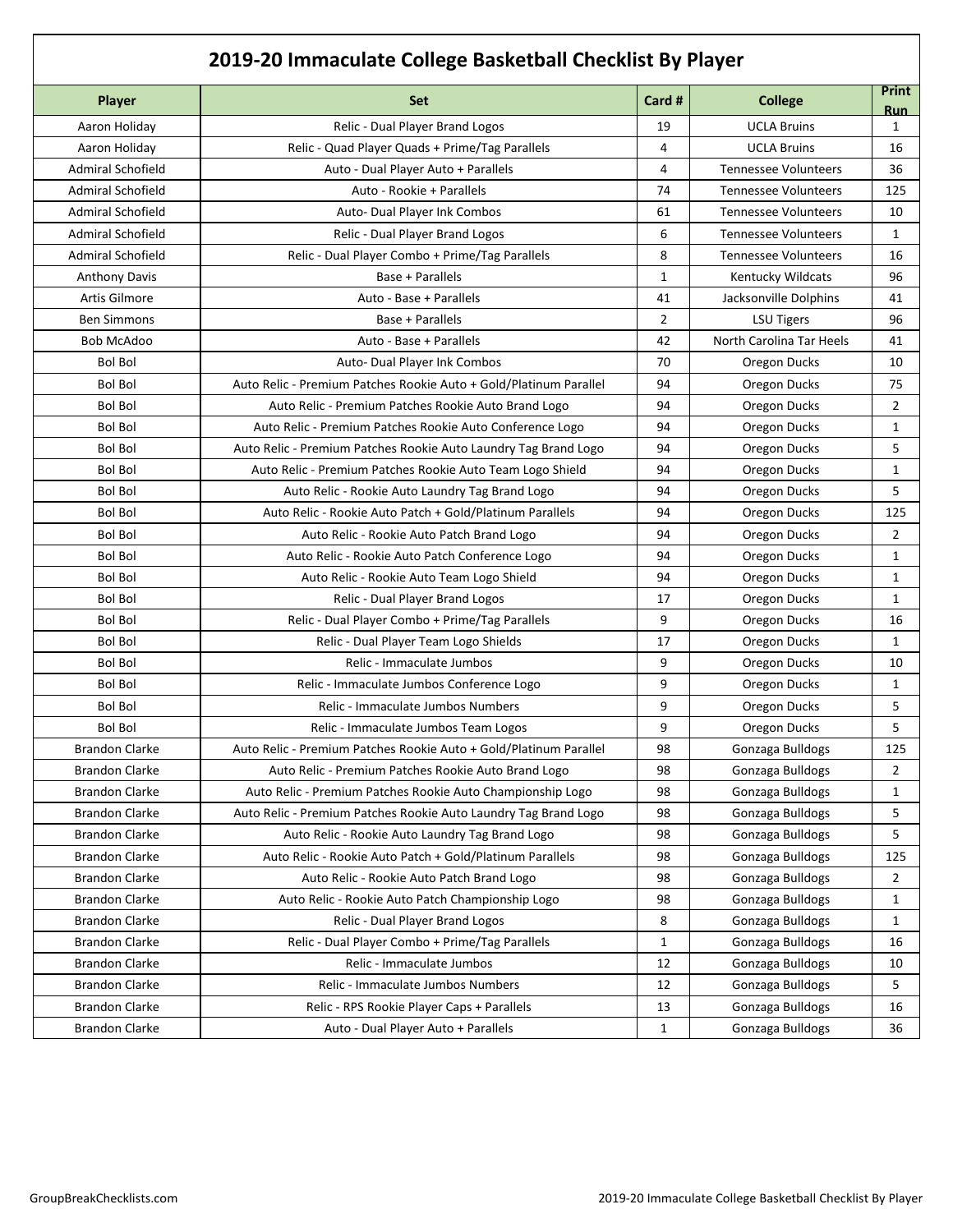| <b>Player</b>         | <b>Set</b>                                                        | Card #         | <b>College</b>            | <b>Print</b><br><b>Run</b> |
|-----------------------|-------------------------------------------------------------------|----------------|---------------------------|----------------------------|
| Bruno Fernando        | Auto- Dual Player Ink Combos                                      | 65             | <b>Maryland Terrapins</b> | 10                         |
| Bruno Fernando        | Auto Relic - Premium Patches Rookie Auto + Gold/Platinum Parallel | 96             | <b>Maryland Terrapins</b> | 36                         |
| Bruno Fernando        | Auto Relic - Premium Patches Rookie Auto Brand Logo               | 96             | <b>Maryland Terrapins</b> | 2                          |
| Bruno Fernando        | Auto Relic - Premium Patches Rookie Auto Conference Logo          | 96             | <b>Maryland Terrapins</b> | $\mathbf{1}$               |
| Bruno Fernando        | Auto Relic - Premium Patches Rookie Auto Laundry Tag Brand Logo   | 96             | <b>Maryland Terrapins</b> | 5                          |
| Bruno Fernando        | Auto Relic - Premium Patches Rookie Auto Laundry Team Brand Logo  | 96             | <b>Maryland Terrapins</b> | 5                          |
| Bruno Fernando        | Auto Relic - Rookie Auto Laundry Tag Brand Logo                   | 96             | <b>Maryland Terrapins</b> | 5                          |
| Bruno Fernando        | Auto Relic - Rookie Auto Laundry Tag Team Logo                    | 96             | <b>Maryland Terrapins</b> | 5                          |
| <b>Bruno Fernando</b> | Auto Relic - Rookie Auto Patch + Gold/Platinum Parallels          | 96             | <b>Maryland Terrapins</b> | 75                         |
| Bruno Fernando        | Auto Relic - Rookie Auto Patch Brand Logo                         | 96             | <b>Maryland Terrapins</b> | $\overline{2}$             |
| Bruno Fernando        | Auto Relic - Rookie Auto Patch Conference Logo                    | 96             | <b>Maryland Terrapins</b> | 1                          |
| Bruno Fernando        | Relic - Dual Player Brand Logos                                   | 18             | <b>Maryland Terrapins</b> | 1                          |
| Bruno Fernando        | Relic - Dual Player Combo + Prime/Tag Parallels                   | 13             | <b>Maryland Terrapins</b> | 16                         |
| <b>Buddy Hield</b>    | Relic - Dual Player Combo + Prime/Tag Parallels                   | 10             | Oklahoma Sooners          | 16                         |
| <b>Buddy Hield</b>    | Relic - Immaculate Numbers Memorabilia + Prime Parallel           | 28             | Oklahoma Sooners          | 15                         |
| Calvin Murphy         | Auto - Base + Parallels                                           | 43             | Niagara Purple Eagles     | 41                         |
| Cam Reddish           | Auto - Team Slogan Signatures Die Cuts                            | 4              | Duke Blue Devils          | 5                          |
| Cam Reddish           | Auto - Triple Player Trios Auto + Parallels                       | 3              | Duke Blue Devils          | 36                         |
| Cam Reddish           | Auto Relic - Premium Patches Rookie Auto + Gold/Platinum Parallel | 84             | Duke Blue Devils          | 125                        |
| Cam Reddish           | Auto Relic - Premium Patches Rookie Auto Brand Logo               | 84             | Duke Blue Devils          | $\overline{2}$             |
| Cam Reddish           | Auto Relic - Premium Patches Rookie Auto Conference Logo          | 84             | Duke Blue Devils          | $\mathbf{1}$               |
| Cam Reddish           | Auto Relic - Premium Patches Rookie Auto Laundry Tag Brand Logo   | 84             | Duke Blue Devils          | 5                          |
| Cam Reddish           | Auto Relic - Premium Patches Rookie Auto Team Logo Shield         | 84             | Duke Blue Devils          | $\mathbf{1}$               |
| Cam Reddish           | Auto Relic - Rookie Auto Laundry Tag Brand Logo                   | 84             | Duke Blue Devils          | 5                          |
| Cam Reddish           | Auto Relic - Rookie Auto Patch + Gold/Platinum Parallels          | 84             | Duke Blue Devils          | 125                        |
| Cam Reddish           | Auto Relic - Rookie Auto Patch Brand Logo                         | 84             | Duke Blue Devils          | 2                          |
| Cam Reddish           | Auto Relic - Rookie Auto Patch Conference Logo                    | 84             | Duke Blue Devils          | $\mathbf{1}$               |
| Cam Reddish           | Auto Relic - Rookie Auto Team Logo Shield                         | 84             | Duke Blue Devils          | $\mathbf{1}$               |
| Cam Reddish           | Relic - Dual Player Brand Logos                                   | $\overline{2}$ | Duke Blue Devils          | $\mathbf{1}$               |
| Cam Reddish           | Relic - Dual Player Combo + Prime/Tag Parallels                   | 5              | Duke Blue Devils          | 16                         |
| Cam Reddish           | Relic - Dual Player Team Logo Shields                             | $\overline{2}$ | Duke Blue Devils          | $\mathbf{1}$               |
| Cam Reddish           | Relic - Immaculate Jumbos                                         | 4              | Duke Blue Devils          | 10                         |
| Cam Reddish           | Relic - Immaculate Jumbos Conference Logo                         | 4              | Duke Blue Devils          | 1                          |
| Cam Reddish           | Relic - Immaculate Jumbos Numbers                                 | 4              | Duke Blue Devils          | 5                          |
| Cam Reddish           | Relic - Immaculate Jumbos Team Logos                              | 4              | Duke Blue Devils          | 5                          |
| Cam Reddish           | Relic - Immaculate Sneak Peek + Sneakers                          | $\overline{7}$ | Duke Blue Devils          | 13                         |
| Cam Reddish           | Relic - RPS Rookie Player Caps + Parallels                        | $\overline{7}$ | Duke Blue Devils          | 18                         |
| Cam Reddish           | Relic - Triple Player Trios + Prime/Tag Parallels                 | $\overline{7}$ | Duke Blue Devils          | 16                         |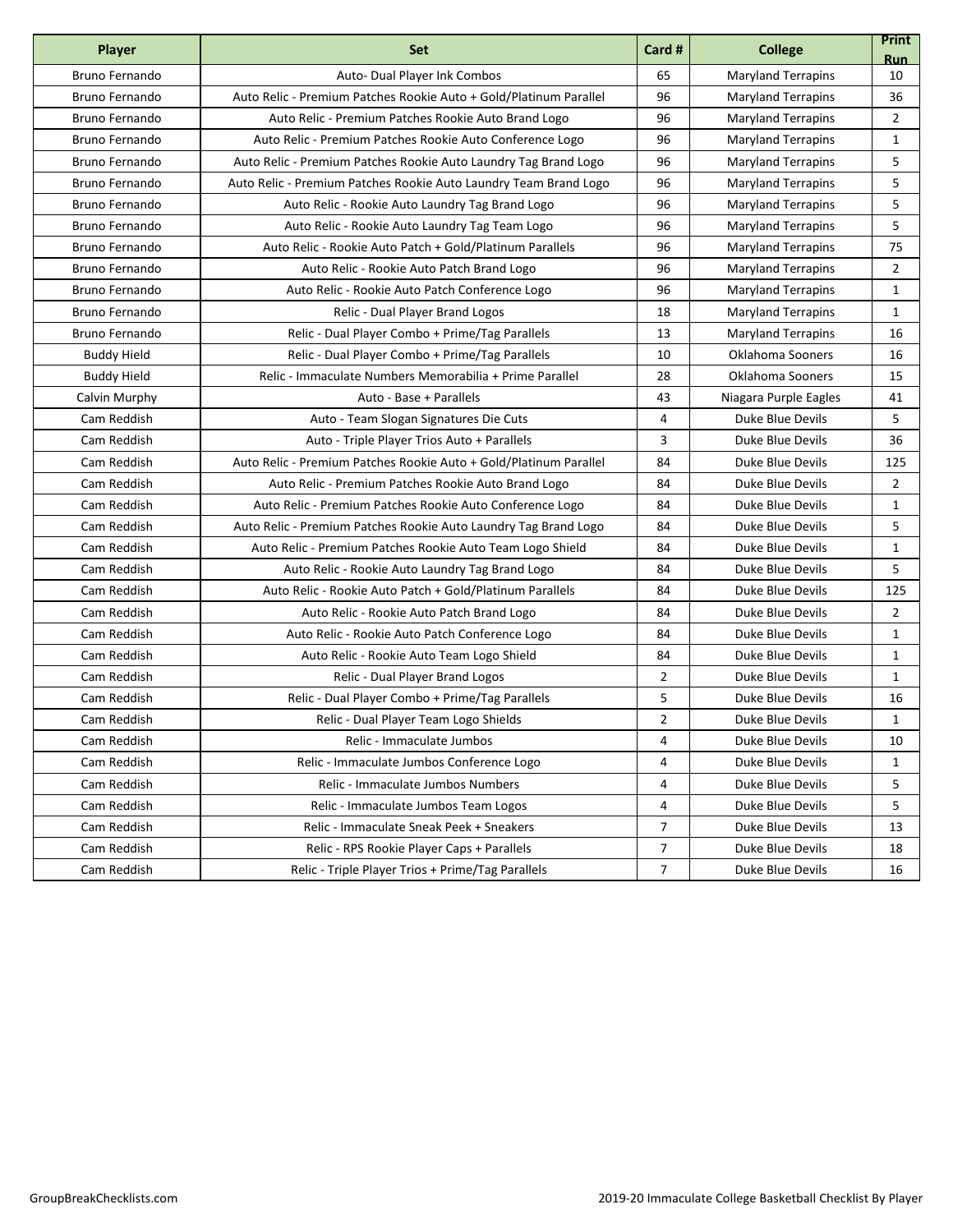| <b>Player</b>      | <b>Set</b>                                                        | Card #         | <b>College</b>             | <b>Print</b><br><b>Run</b> |
|--------------------|-------------------------------------------------------------------|----------------|----------------------------|----------------------------|
| Cameron Johnson    | Auto - Triple Player Trios Auto + Parallels                       | $\overline{2}$ | North Carolina Tar Heels   | 36                         |
| Cameron Johnson    | Auto Relic - Premium Patches Rookie Auto + Gold/Platinum Parallel | 99             | North Carolina Tar Heels   | 125                        |
| Cameron Johnson    | Auto Relic - Premium Patches Rookie Auto Brand Logo               | 99             | North Carolina Tar Heels   | $\overline{2}$             |
| Cameron Johnson    | Auto Relic - Premium Patches Rookie Auto Conference Logo          | 99             | North Carolina Tar Heels   | $\mathbf{1}$               |
| Cameron Johnson    | Auto Relic - Premium Patches Rookie Auto Laundry Tag Brand Logo   | 99             | North Carolina Tar Heels   | 5                          |
| Cameron Johnson    | Auto Relic - Rookie Auto Laundry Tag Brand Logo                   | 99             | North Carolina Tar Heels   | 5                          |
| Cameron Johnson    | Auto Relic - Rookie Auto Patch + Gold/Platinum Parallels          | 99             | North Carolina Tar Heels   | 125                        |
| Cameron Johnson    | Auto Relic - Rookie Auto Patch Brand Logo                         | 99             | North Carolina Tar Heels   | $\overline{2}$             |
| Cameron Johnson    | Auto Relic - Rookie Auto Patch Championship Logo                  | 99             | North Carolina Tar Heels   | $\mathbf{1}$               |
| Cameron Johnson    | Auto Relic - Rookie Auto Patch Conference Logo                    | 99             | North Carolina Tar Heels   | $\mathbf{1}$               |
| Cameron Johnson    | Relic - Immaculate Jumbos                                         | 16             | North Carolina Tar Heels   | 10                         |
| Cameron Johnson    | Relic - Immaculate Jumbos Conference Logo                         | 16             | North Carolina Tar Heels   | 1                          |
| Cameron Johnson    | Relic - Immaculate Jumbos Numbers                                 | 16             | North Carolina Tar Heels   | 5                          |
| Cameron Johnson    | Relic - Immaculate Sneak Peek + Sneakers                          | 20             | North Carolina Tar Heels   | 13                         |
| Cameron Johnson    | Relic - RPS Rookie Player Caps + Parallels                        | 20             | North Carolina Tar Heels   | 16                         |
| Cameron Johnson    | Relic - Triple Player Trios + Prime/Tag Parallels                 | $\overline{2}$ | North Carolina Tar Heels   | 16                         |
| Caris LeVert       | Relic - Triple Player Trios + Prime/Tag Parallels                 | 6              | Michigan Wolverines        | 16                         |
| Carsen Edwards     | Auto Relic - Premium Patches Rookie Auto + Gold/Platinum Parallel | 104            | <b>Purdue Boilermakers</b> | 125                        |
| Carsen Edwards     | Auto Relic - Premium Patches Rookie Auto Brand Logo               | 104            | <b>Purdue Boilermakers</b> | 5                          |
| Carsen Edwards     | Auto Relic - Premium Patches Rookie Auto Conference Logo          | 104            | <b>Purdue Boilermakers</b> | $\mathbf{1}$               |
| Carsen Edwards     | Auto Relic - Premium Patches Rookie Auto Laundry Tag Brand Logo   | 104            | <b>Purdue Boilermakers</b> | 5                          |
| Carsen Edwards     | Auto Relic - Premium Patches Rookie Auto Team Slogan              | 104            | <b>Purdue Boilermakers</b> | 5                          |
| Carsen Edwards     | Auto Relic - Rookie Auto Laundry Tag Brand Logo                   | 116            | <b>Purdue Boilermakers</b> | 5                          |
| Carsen Edwards     | Auto Relic - Rookie Auto Patch + Gold/Platinum Parallels          | 116            | <b>Purdue Boilermakers</b> | 125                        |
| Carsen Edwards     | Auto Relic - Rookie Auto Patch Brand Logo                         | 116            | <b>Purdue Boilermakers</b> | 5                          |
| Carsen Edwards     | Auto Relic - Rookie Auto Patch Conference Logo                    | 116            | <b>Purdue Boilermakers</b> | $\mathbf{1}$               |
| Carsen Edwards     | Auto Relic - Rookie Auto Team Slogan                              | 116            | <b>Purdue Boilermakers</b> | 5                          |
| Carsen Edwards     | Relic - Immaculate Jumbos                                         | 20             | <b>Purdue Boilermakers</b> | 10                         |
| Carsen Edwards     | Relic - Immaculate Jumbos Conference Logo                         | 20             | <b>Purdue Boilermakers</b> | $\mathbf{1}$               |
| Carsen Edwards     | Relic - Immaculate Jumbos Numbers                                 | 20             | <b>Purdue Boilermakers</b> | 5                          |
| Charles Barkley    | Base + Parallels                                                  | 3              | <b>Auburn Tigers</b>       | 96                         |
| Christian Laettner | Auto - Base + Parallels                                           | 44             | Duke Blue Devils           | 41                         |
| Chuma Okeke        | Auto - Rookie + Parallels                                         | 79             | <b>Auburn Tigers</b>       | 125                        |
| Chuma Okeke        | Relic - RPS Rookie Player Caps + Parallels                        | 4              | <b>Auburn Tigers</b>       | 18                         |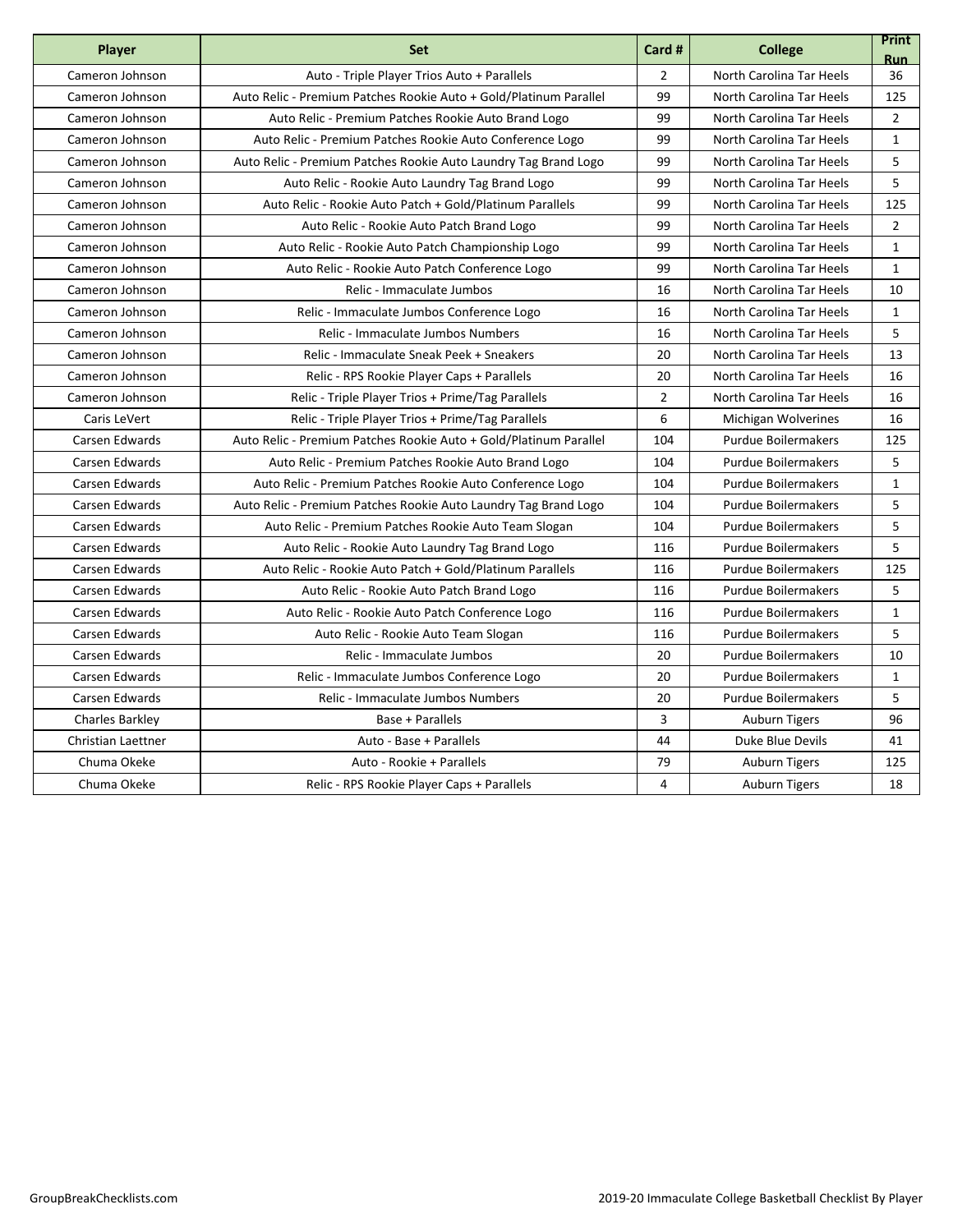| <b>Player</b>        | <b>Set</b>                                                        | Card #         | <b>College</b>           | <b>Print</b><br><b>Run</b> |
|----------------------|-------------------------------------------------------------------|----------------|--------------------------|----------------------------|
| Coby White           | Auto - Dual Player Auto + Parallels                               | 5              | North Carolina Tar Heels | 36                         |
| Coby White           | Auto - Team Slogan Signatures Die Cuts                            | $\overline{7}$ | North Carolina Tar Heels | 5                          |
| Coby White           | Auto - Triple Player Trios Auto + Parallels                       | $\overline{2}$ | North Carolina Tar Heels | 36                         |
| Coby White           | Auto Relic - Premium Patches Rookie Auto + Gold/Platinum Parallel | 88             | North Carolina Tar Heels | 125                        |
| Coby White           | Auto Relic - Premium Patches Rookie Auto Brand Logo               | 88             | North Carolina Tar Heels | 5                          |
| Coby White           | Auto Relic - Premium Patches Rookie Auto Conference Logo          | 88             | North Carolina Tar Heels | $\mathbf{1}$               |
| Coby White           | Auto Relic - Premium Patches Rookie Auto Laundry Tag Brand Logo   | 88             | North Carolina Tar Heels | 5                          |
| Coby White           | Auto Relic - Premium Patches Rookie Auto Team Logo Shield         | 88             | North Carolina Tar Heels | $\mathbf{1}$               |
| Coby White           | Auto Relic - Rookie Auto Laundry Tag Brand Logo                   | 88             | North Carolina Tar Heels | 5                          |
| Coby White           | Auto Relic - Rookie Auto Patch + Gold/Platinum Parallels          | 88             | North Carolina Tar Heels | 125                        |
| Coby White           | Auto Relic - Rookie Auto Patch Brand Logo                         | 88             | North Carolina Tar Heels | $\mathbf{1}$               |
| Coby White           | Auto Relic - Rookie Auto Team Logo Shield                         | 88             | North Carolina Tar Heels | 1                          |
| Coby White           | Relic - Dual Player Brand Logos                                   | 3              | North Carolina Tar Heels | $\mathbf{1}$               |
| Coby White           | Relic - Dual Player Team Logo Shields                             | 3              | North Carolina Tar Heels | $\mathbf{1}$               |
| Coby White           | Relic - Immaculate Jumbos                                         | $\overline{7}$ | North Carolina Tar Heels | 10                         |
| Coby White           | Relic - Immaculate Jumbos Conference Logo                         | $\overline{7}$ | North Carolina Tar Heels | 1                          |
| Coby White           | Relic - Immaculate Jumbos Numbers                                 | $\overline{7}$ | North Carolina Tar Heels | 5                          |
| Coby White           | Relic - Immaculate Jumbos Team Logos                              | $\overline{7}$ | North Carolina Tar Heels | 5                          |
| Coby White           | Relic - RPS Rookie Player Caps + Parallels                        | 9              | North Carolina Tar Heels | 16                         |
| Coby White           | Relic - Triple Player Trios + Prime/Tag Parallels                 | $\overline{2}$ | North Carolina Tar Heels | 16                         |
| <b>Collin Sexton</b> | Relic - Immaculate Numbers Memorabilia + Prime Parallel           | 32             | Alabama Crimson Tide     | 15                         |
| Dan Issel            | Auto - Base + Parallels                                           | 45             | <b>Kentucky Wildcats</b> | 41                         |
| D'Angelo Russell     | Relic - Immaculate Numbers Memorabilia + Prime Parallel           | 27             | Ohio State Buckeyes      | 15                         |
| Daniel Gafford       | Auto Relic - Premium Patches Rookie Auto + Gold/Platinum Parallel | 107            | Arkansas Razorbacks      | 125                        |
| Daniel Gafford       | Auto Relic - Premium Patches Rookie Auto Brand Logo               | 107            | Arkansas Razorbacks      | 5                          |
| Daniel Gafford       | Auto Relic - Premium Patches Rookie Auto Conference Logo          | 107            | Arkansas Razorbacks      | 1                          |
| Daniel Gafford       | Auto Relic - Premium Patches Rookie Auto Laundry Tag Brand Logo   | 107            | Arkansas Razorbacks      | 5                          |
| Daniel Gafford       | Auto Relic - Rookie Auto Laundry Tag Brand Logo                   | 108            | Arkansas Razorbacks      | 5                          |
| Daniel Gafford       | Auto Relic - Rookie Auto Patch + Gold/Platinum Parallels          | 108            | Arkansas Razorbacks      | 125                        |
| Daniel Gafford       | Auto Relic - Rookie Auto Patch Brand Logo                         | 108            | Arkansas Razorbacks      | 5                          |
| Daniel Gafford       | Auto Relic - Rookie Auto Patch Conference Logo                    | 108            | Arkansas Razorbacks      | $\mathbf{1}$               |
| David Robinson       | Auto - Base + Parallels                                           | 46             | Navy Midshipmen          | 41                         |
| De'Aaron Fox         | Relic - Immaculate Numbers Memorabilia + Prime Parallel           | 31             | Kentucky Wildcats        | 15                         |
| De'Aaron Fox         | Relic - Quad Player Quads + Prime/Tag Parallels                   | 6              | Kentucky Wildcats        | 16                         |
| De'Aaron Fox         | Base + Parallels                                                  | 4              | Kentucky Wildcats        | 96                         |
| Deandre Ayton        | Auto- Dual Player Ink Combos                                      | 66             | Arizona Wildcats         | 10                         |
| Deandre Ayton        | Relic - Dual Player Combo + Prime/Tag Parallels                   | 15             | Arizona Wildcats         | 16                         |
| Deandre Ayton        | Relic - Immaculate Numbers Memorabilia + Prime Parallel           | 33             | Arizona Wildcats         | 15                         |
| Deandre Ayton        | Base + Parallels                                                  | 5              | Arizona Wildcats         | 96                         |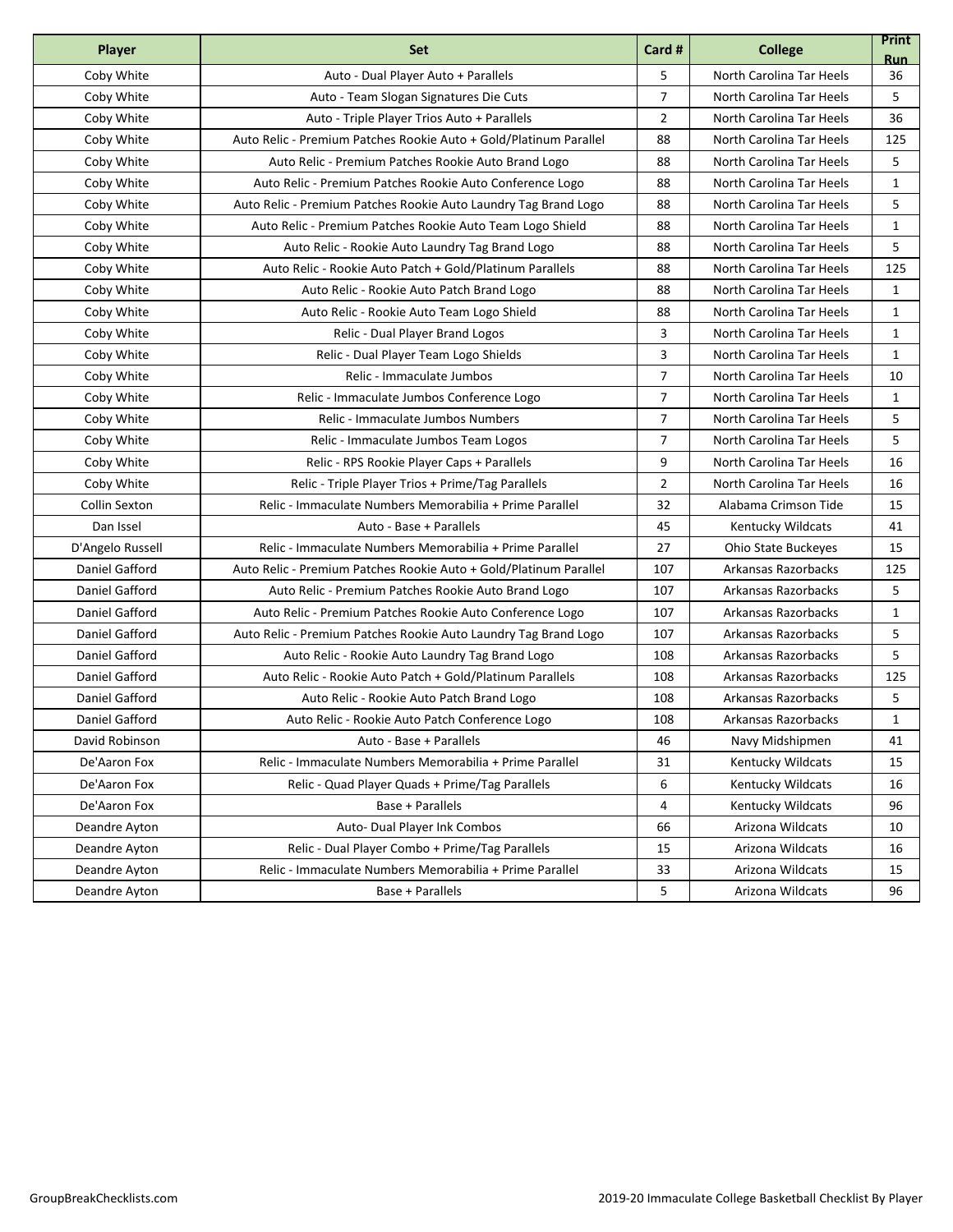| <b>Player</b>    | <b>Set</b>                                                        | Card #         | <b>College</b>           | <b>Print</b><br><b>Run</b> |
|------------------|-------------------------------------------------------------------|----------------|--------------------------|----------------------------|
| De'Andre Hunter  | Auto - Dual Player Auto + Parallels                               | $\overline{2}$ | Virginia Cavaliers       | 36                         |
| De'Andre Hunter  | Auto - Team Slogan Signatures Die Cuts                            | 6              | Virginia Cavaliers       | 5                          |
| De'Andre Hunter  | Auto- Dual Player Ink Combos                                      | 69             | Virginia Cavaliers       | 10                         |
| De'Andre Hunter  | Auto Relic - Premium Patches Rookie Auto + Gold/Platinum Parallel | 87             | Virginia Cavaliers       | 75                         |
| De'Andre Hunter  | Auto Relic - Premium Patches Rookie Auto Brand Logo               | 87             | Virginia Cavaliers       | $\overline{2}$             |
| De'Andre Hunter  | Auto Relic - Premium Patches Rookie Auto Championship Logo        | 87             | Virginia Cavaliers       | 5                          |
| De'Andre Hunter  | Auto Relic - Premium Patches Rookie Auto Conference Logo          | 87             | Virginia Cavaliers       | $\mathbf{1}$               |
| De'Andre Hunter  | Auto Relic - Premium Patches Rookie Auto Laundry Tag Brand Logo   | 87             | Virginia Cavaliers       | 5                          |
| De'Andre Hunter  | Auto Relic - Rookie Auto Laundry Tag Brand Logo                   | 87             | Virginia Cavaliers       | 5                          |
| De'Andre Hunter  | Auto Relic - Rookie Auto Patch + Gold/Platinum Parallels          | 87             | Virginia Cavaliers       | 125                        |
| De'Andre Hunter  | Auto Relic - Rookie Auto Patch Brand Logo                         | 87             | Virginia Cavaliers       | $\overline{2}$             |
| De'Andre Hunter  | Auto Relic - Rookie Auto Patch Championship Logo                  | 87             | Virginia Cavaliers       | 1                          |
| De'Andre Hunter  | Auto Relic - Rookie Auto Patch Conference Logo                    | 87             | Virginia Cavaliers       | $\mathbf{1}$               |
| De'Andre Hunter  | Relic - Dual Player Combo + Prime/Tag Parallels                   | $\overline{2}$ | Virginia Cavaliers       | 16                         |
| De'Andre Hunter  | Relic - Immaculate Jumbos                                         | 6              | Virginia Cavaliers       | 10                         |
| De'Andre Hunter  | Relic - Immaculate Jumbos Championship Logo                       | 6              | Virginia Cavaliers       | 1                          |
| De'Andre Hunter  | Relic - Immaculate Jumbos Conference Logo                         | 6              | Virginia Cavaliers       | 1                          |
| De'Andre Hunter  | Relic - Immaculate Jumbos Numbers                                 | 6              | Virginia Cavaliers       | $\mathbf{1}$               |
| De'Andre Hunter  | Relic - Immaculate Sneak Peek + Sneakers                          | 5              | Virginia Cavaliers       | 13                         |
| De'Andre Hunter  | Relic - Quad Player Quads + Prime/Tag Parallels                   | 3              | Virginia Cavaliers       | 16                         |
| De'Andre Hunter  | Relic - RPS Rookie Player Caps + Parallels                        | 5              | Virginia Cavaliers       | 16                         |
| Dedric Lawson    | Auto Relic - Rookie Auto Laundry Tag Brand Logo                   | 117            | Kansas Jayhawks          | 5                          |
| Dedric Lawson    | Auto Relic - Rookie Auto Patch + Gold/Platinum Parallels          | 117            | Kansas Jayhawks          | 125                        |
| Dedric Lawson    | Auto Relic - Rookie Auto Patch Brand Logo                         | 117            | Kansas Jayhawks          | 5                          |
| Dedric Lawson    | Auto Relic - Rookie Auto Patch Conference Logo                    | 117            | Kansas Jayhawks          | $\mathbf{1}$               |
| Dedric Lawson    | Relic - Dual Player Brand Logos                                   | 5              | Kansas Jayhawks          | 1                          |
| Dedric Lawson    | Relic - Dual Player Combo + Prime/Tag Parallels                   | 4              | Kansas Jayhawks          | 16                         |
| Devin Booker     | Relic - Immaculate Numbers Memorabilia + Prime Parallel           | 24             | <b>Kentucky Wildcats</b> | 15                         |
| Devin Booker     | Relic - Quad Player Quads + Prime/Tag Parallels                   | 6              | Kentucky Wildcats        | 16                         |
| Devin Booker     | Base + Parallels                                                  | 6              | <b>Kentucky Wildcats</b> | 96                         |
| Devonte' Graham  | Relic - Dual Player Brand Logos                                   | 5              | Kansas Jayhawks          | $\mathbf{1}$               |
| Devonte' Graham  | Relic - Dual Player Combo + Prime/Tag Parallels                   | 4              | Kansas Jayhawks          | 16                         |
| Donovan Mitchell | Relic - Dual Player Combo + Prime/Tag Parallels                   | 14             | Louisville Cardinals     | 16                         |
| Donovan Mitchell | Relic - Immaculate Numbers Memorabilia + Prime Parallel           | 21             | Louisville Cardinals     | 15                         |
| Donovan Mitchell | Relic - Quad Player Quads + Prime/Tag Parallels                   | 8              | Louisville Cardinals     | 16                         |
| Donovan Mitchell | Base + Parallels                                                  | $\overline{7}$ | Louisville Cardinals     | 96                         |
| Donte DiVincenzo | Relic - Dual Player Brand Logos                                   | 13             | Villanova Wildcats       | $\mathbf{1}$               |
| Donte DiVincenzo | Relic - Quad Player Quads + Prime/Tag Parallels                   | $\overline{2}$ | Villanova Wildcats       | 16                         |
| Dylan Windler    | Auto - Rookie + Parallels                                         | 73             | <b>Belmont Bruins</b>    | 125                        |
| Elvin Hayes      | Auto - Base + Parallels                                           | 47             | <b>Houston Cougars</b>   | 41                         |
| Eric Bledsoe     | Auto - Base + Parallels                                           | 48             | Kentucky Wildcats        | 41                         |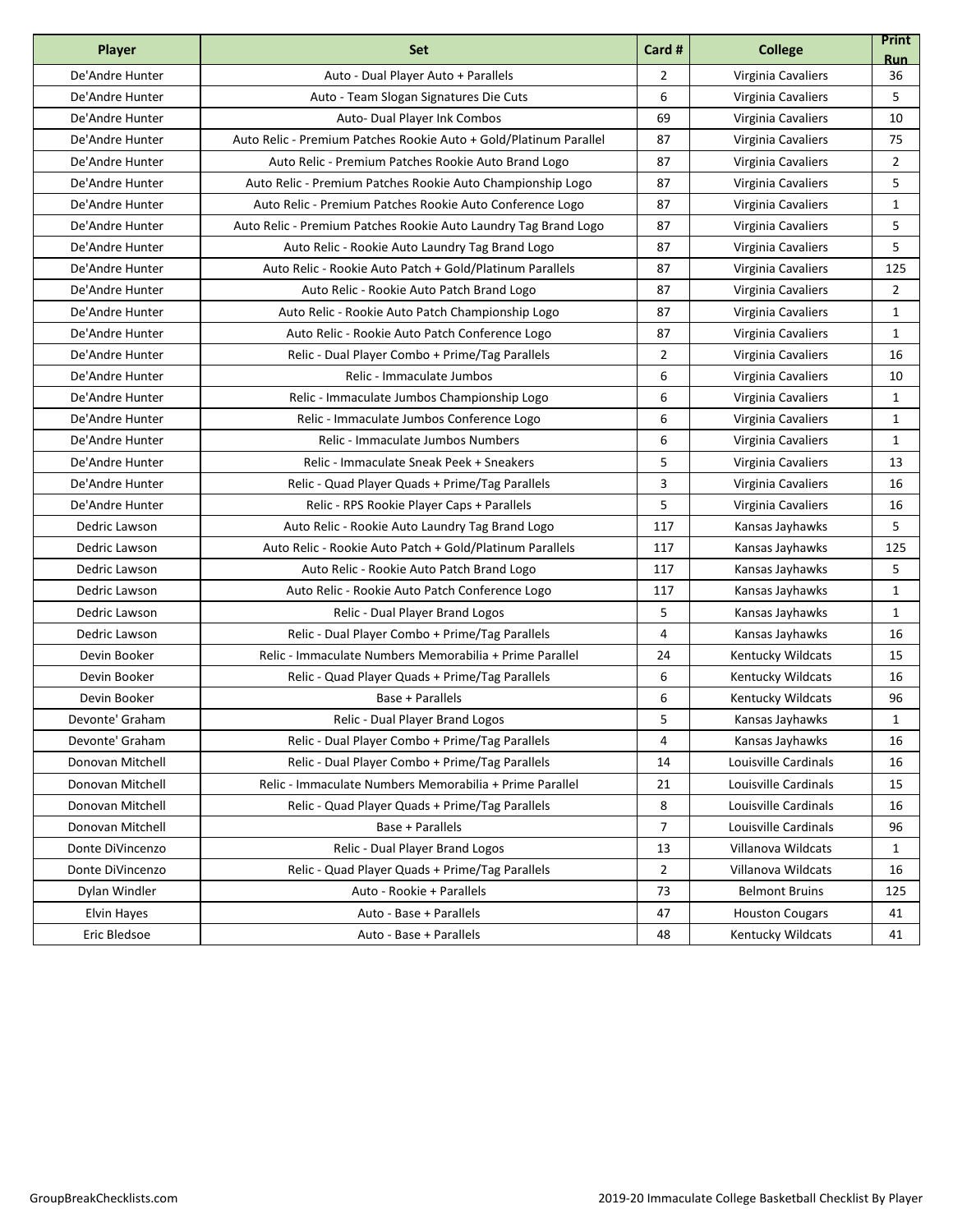| <b>Player</b>         | <b>Set</b>                                                        | Card #         | <b>College</b>              | <b>Print</b><br><b>Run</b> |
|-----------------------|-------------------------------------------------------------------|----------------|-----------------------------|----------------------------|
| <b>Eric Paschall</b>  | Auto Relic - Premium Patches Rookie Auto + Gold/Platinum Parallel | 108            | Villanova Wildcats          | 75                         |
| <b>Eric Paschall</b>  | Auto Relic - Premium Patches Rookie Auto Brand Logo               | 108            | Villanova Wildcats          | 5                          |
| Eric Paschall         | Auto Relic - Premium Patches Rookie Auto Championship Logo        | 108            | Villanova Wildcats          | 5                          |
| <b>Eric Paschall</b>  | Auto Relic - Premium Patches Rookie Auto Laundry Tag Brand Logo   | 108            | Villanova Wildcats          | 5                          |
| <b>Eric Paschall</b>  | Auto Relic - Premium Patches Rookie Auto Team Slogan              | 108            | Villanova Wildcats          | 5                          |
| Eric Paschall         | Auto Relic - Rookie Auto Laundry Tag Brand Logo                   | 110            | Villanova Wildcats          | 5                          |
| Eric Paschall         | Auto Relic - Rookie Auto Patch + Gold/Platinum Parallels          | 110            | Villanova Wildcats          | 125                        |
| Eric Paschall         | Auto Relic - Rookie Auto Patch Brand Logo                         | 110            | Villanova Wildcats          | 5                          |
| Eric Paschall         | Auto Relic - Rookie Auto Patch Championship Logo                  | 110            | Villanova Wildcats          | 5                          |
| Eric Paschall         | Auto Relic - Rookie Auto Team Slogan                              | 110            | Villanova Wildcats          | 5                          |
| Eric Paschall         | Relic - Dual Player Brand Logos                                   | 11             | Villanova Wildcats          | $\mathbf{1}$               |
| Eric Paschall         | Relic - Dual Player Brand Logos                                   | 13             | Villanova Wildcats          | 1                          |
| Eric Paschall         | Relic - Quad Player Quads + Prime/Tag Parallels                   | $\overline{2}$ | Villanova Wildcats          | 16                         |
| <b>Grant Williams</b> | Auto - Dual Player Auto + Parallels                               | 4              | <b>Tennessee Volunteers</b> | 36                         |
| <b>Grant Williams</b> | Auto - Rookie + Parallels                                         | 71             | <b>Tennessee Volunteers</b> | 125                        |
| <b>Grant Williams</b> | Auto- Dual Player Ink Combos                                      | 61             | <b>Tennessee Volunteers</b> | 10                         |
| <b>Grant Williams</b> | Auto Relic - Premium Patches Rookie Auto + Gold/Platinum Parallel | 106            | <b>Tennessee Volunteers</b> | 36                         |
| <b>Grant Williams</b> | Auto Relic - Premium Patches Rookie Auto Brand Logo               | 106            | <b>Tennessee Volunteers</b> | $\mathbf{1}$               |
| <b>Grant Williams</b> | Auto Relic - Premium Patches Rookie Auto Conference Logo          | 106            | <b>Tennessee Volunteers</b> | $\mathbf{1}$               |
| <b>Grant Williams</b> | Auto Relic - Premium Patches Rookie Auto Laundry Tag Brand Logo   | 106            | <b>Tennessee Volunteers</b> | 5                          |
| <b>Grant Williams</b> | Auto Relic - Rookie Auto Laundry Tag Brand Logo                   | 118            | <b>Tennessee Volunteers</b> | 4                          |
| <b>Grant Williams</b> | Auto Relic - Rookie Auto Patch + Gold/Platinum Parallels          | 118            | <b>Tennessee Volunteers</b> | 75                         |
| <b>Grant Williams</b> | Auto Relic - Rookie Auto Patch Brand Logo                         | 118            | <b>Tennessee Volunteers</b> | $\mathbf{1}$               |
| <b>Grant Williams</b> | Auto Relic - Rookie Auto Patch Conference Logo                    | 118            | <b>Tennessee Volunteers</b> | $\mathbf{1}$               |
| <b>Grant Williams</b> | Relic - Dual Player Brand Logos                                   | 6              | Tennessee Volunteers        | $\mathbf{1}$               |
| <b>Grant Williams</b> | Relic - Dual Player Combo + Prime/Tag Parallels                   | 8              | <b>Tennessee Volunteers</b> | 16                         |
| <b>Grant Williams</b> | Relic - RPS Rookie Player Caps + Parallels                        | 18             | <b>Tennessee Volunteers</b> | 16                         |
| Hakeem Olajuwon       | Auto - Base + Parallels                                           | 49             | <b>Houston Cougars</b>      | 41                         |
| Ignas Brazdeikis      | Auto Relic - Premium Patches Rookie Auto + Gold/Platinum Parallel | 109            | Michigan Wolverines         | 75                         |
| Ignas Brazdeikis      | Auto Relic - Premium Patches Rookie Auto Brand Logo               | 109            | Michigan Wolverines         | $\overline{2}$             |
| Ignas Brazdeikis      | Auto Relic - Premium Patches Rookie Auto Conference Logo          | 109            | Michigan Wolverines         | $\mathbf{1}$               |
| Ignas Brazdeikis      | Auto Relic - Premium Patches Rookie Auto Laundry Tag Brand Logo   | 109            | Michigan Wolverines         | 5                          |
| Ignas Brazdeikis      | Auto Relic - Rookie Auto Laundry Tag Brand Logo                   | 119            | Michigan Wolverines         | 5                          |
| Ignas Brazdeikis      | Auto Relic - Rookie Auto Patch + Gold/Platinum Parallels          | 119            | Michigan Wolverines         | 125                        |
| Ignas Brazdeikis      | Auto Relic - Rookie Auto Patch Brand Logo                         | 119            | Michigan Wolverines         | 2                          |
| Ignas Brazdeikis      | Auto Relic - Rookie Auto Patch Conference Logo                    | 119            | Michigan Wolverines         | $\mathbf{1}$               |
| Ignas Brazdeikis      | Relic - Dual Player Brand Logos                                   | 20             | Michigan Wolverines         | 1                          |
| Ignas Brazdeikis      | Relic - Dual Player Combo + Prime/Tag Parallels                   | 12             | Michigan Wolverines         | 16                         |
| Ignas Brazdeikis      | Relic - Triple Player Trios + Prime/Tag Parallels                 | 6              | Michigan Wolverines         | 16                         |
| Isaiah Roby           | Auto - Rookie + Parallels                                         | 76             | Nebraska Cornhuskers        | 125                        |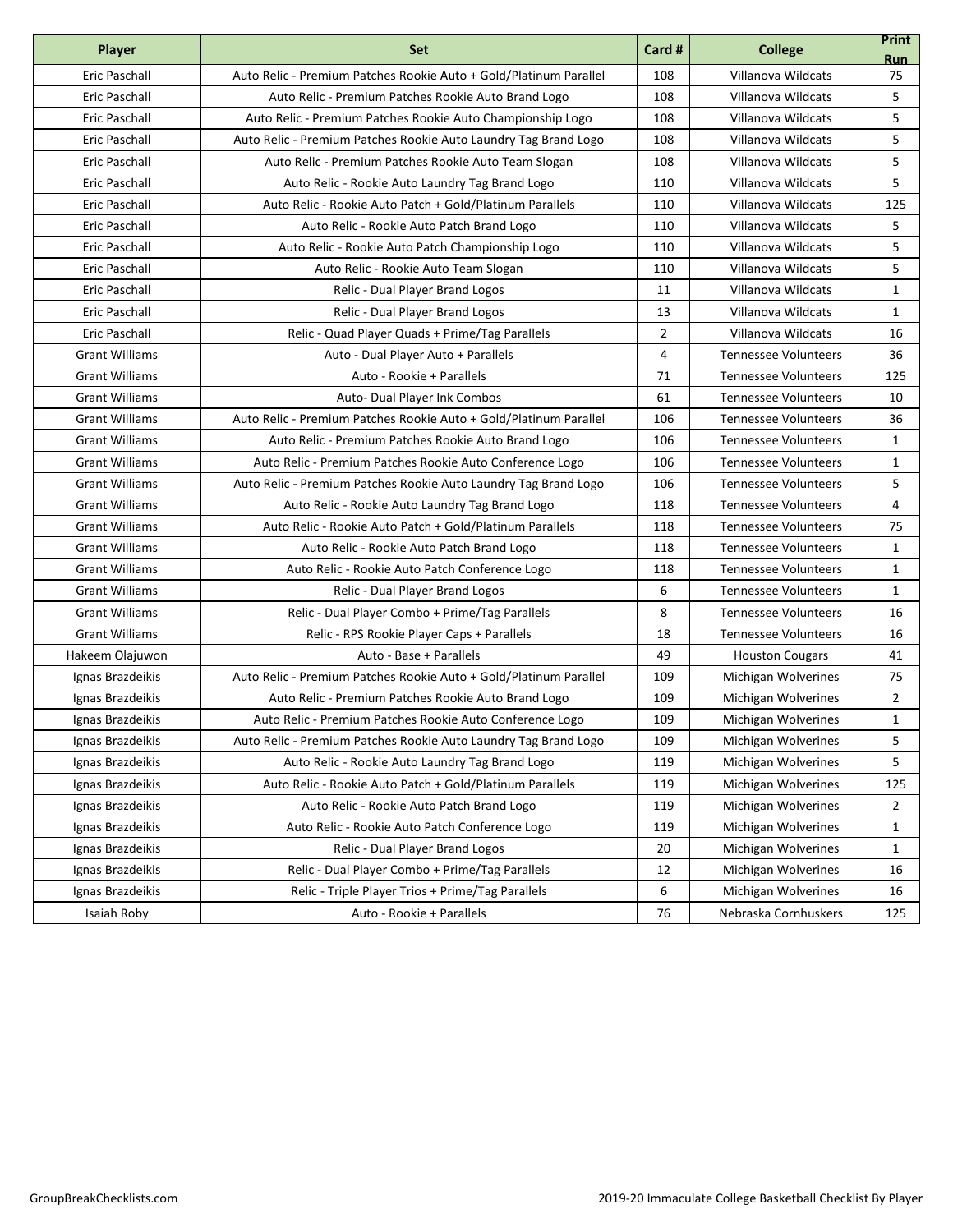| <b>Player</b>     | <b>Set</b>                                                        | Card #         | <b>College</b>                | <b>Print</b><br><b>Run</b> |
|-------------------|-------------------------------------------------------------------|----------------|-------------------------------|----------------------------|
| Ja Morant         | Relic - Triple Player Trios + Prime/Tag Parallels                 | $\mathbf{1}$   | Duke Blue Devils              | 16                         |
| Ja Morant         | Auto - Quad Player Quads Auto + Parallels                         | $\mathbf{1}$   | <b>Murray State Racers</b>    | 36                         |
| Ja Morant         | Auto - Team Slogan Signatures Die Cuts                            | $\overline{2}$ | <b>Murray State Racers</b>    | 5                          |
| Ja Morant         | Auto- Dual Player Ink Combos                                      | 67             | <b>Murray State Racers</b>    | 10                         |
| Ja Morant         | Auto Relic - Premium Patches Rookie Auto + Gold/Platinum Parallel | 82             | <b>Murray State Racers</b>    | 125                        |
| Ja Morant         | Auto Relic - Premium Patches Rookie Auto Brand Logo               | 82             | <b>Murray State Racers</b>    | 2                          |
| Ja Morant         | Auto Relic - Premium Patches Rookie Auto Conference Logo          | 82             | <b>Murray State Racers</b>    | $\mathbf{1}$               |
| Ja Morant         | Auto Relic - Premium Patches Rookie Auto Laundry Tag Brand Logo   | 82             | <b>Murray State Racers</b>    | 5                          |
| Ja Morant         | Auto Relic - Rookie Auto Laundry Tag Brand Logo                   | 82             | <b>Murray State Racers</b>    | 5                          |
| Ja Morant         | Auto Relic - Rookie Auto Patch + Gold/Platinum Parallels          | 82             | <b>Murray State Racers</b>    | 125                        |
| Ja Morant         | Auto Relic - Rookie Auto Patch Brand Logo                         | 82             | <b>Murray State Racers</b>    | $\overline{2}$             |
| Ja Morant         | Auto Relic - Rookie Auto Patch Conference Logo                    | 82             | <b>Murray State Racers</b>    | $\mathbf{1}$               |
| Ja Morant         | Relic - Immaculate Jumbos                                         | $\overline{2}$ | <b>Murray State Racers</b>    | 10                         |
| Ja Morant         | Relic - Immaculate Jumbos Conference Logo                         | $\mathbf 2$    | <b>Murray State Racers</b>    | $\mathbf{1}$               |
| Ja Morant         | Relic - Immaculate Jumbos Numbers                                 | $\overline{2}$ | <b>Murray State Racers</b>    | 5                          |
| Ja Morant         | Relic - Immaculate Sneak Peek + Sneakers                          | $\overline{2}$ | <b>Murray State Racers</b>    | 13                         |
| Ja Morant         | Relic - Quad Player Quads + Prime/Tag Parallels                   | $\mathbf{1}$   | <b>Murray State Racers</b>    | 16                         |
| Ja Morant         | Relic - RPS Rookie Player Caps + Parallels                        | $\overline{2}$ | <b>Murray State Racers</b>    | 16                         |
| Jalen Brunson     | Relic - Quad Player Quads + Prime/Tag Parallels                   | $\overline{2}$ | Villanova Wildcats            | 16                         |
| Jalen McDaniels   | Auto - Rookie + Parallels                                         | 77             | San Diego State Aztecs        | 125                        |
| Jamaal Wilkes     | Auto - Base + Parallels                                           | 50             | <b>UCLA Bruins</b>            | 41                         |
| Jamal Murray      | Relic - Immaculate Numbers Memorabilia + Prime Parallel           | 30             | <b>Kentucky Wildcats</b>      | 15                         |
| James Harden      | Base + Parallels                                                  | 8              | Arizona State Sun Devils      | 96                         |
| Jaren Jackson Jr. | Relic - Immaculate Numbers Memorabilia + Prime Parallel           | 37             | Michigan State Spartans       | 15                         |
| Jarrett Culver    | Auto - Team Slogan Signatures Die Cuts                            | 5              | <b>Texas Tech Red Raiders</b> | 5                          |
| Jarrett Culver    | Auto- Dual Player Ink Combos                                      | 64             | <b>Texas Tech Red Raiders</b> | 10                         |
| Jarrett Culver    | Auto Relic - Premium Patches Rookie Auto + Gold/Platinum Parallel | 86             | <b>Texas Tech Red Raiders</b> | 36                         |
| Jarrett Culver    | Auto Relic - Premium Patches Rookie Auto Brand Logo               | 86             | <b>Texas Tech Red Raiders</b> | $\mathbf{1}$               |
| Jarrett Culver    | Auto Relic - Premium Patches Rookie Auto Championship Logo        | 86             | <b>Texas Tech Red Raiders</b> | $\mathbf{1}$               |
| Jarrett Culver    | Auto Relic - Premium Patches Rookie Auto Conference Logo          | 86             | <b>Texas Tech Red Raiders</b> | $\mathbf{1}$               |
| Jarrett Culver    | Auto Relic - Premium Patches Rookie Auto Laundry Tag Brand Logo   | 86             | <b>Texas Tech Red Raiders</b> | 5                          |
| Jarrett Culver    | Auto Relic - Premium Patches Rookie Auto Laundry Team Brand Logo  | 86             | <b>Texas Tech Red Raiders</b> | 5                          |
| Jarrett Culver    | Auto Relic - Rookie Auto Laundry Tag Brand Logo                   | 86             | <b>Texas Tech Red Raiders</b> | 2                          |
| Jarrett Culver    | Auto Relic - Rookie Auto Laundry Tag Team Logo                    | 86             | <b>Texas Tech Red Raiders</b> | 5                          |
| Jarrett Culver    | Auto Relic - Rookie Auto Patch + Gold/Platinum Parallels          | 86             | <b>Texas Tech Red Raiders</b> | 75                         |
| Jarrett Culver    | Auto Relic - Rookie Auto Patch Brand Logo                         | 86             | <b>Texas Tech Red Raiders</b> | 1                          |
| Jarrett Culver    | Auto Relic - Rookie Auto Patch Championship Logo                  | 86             | <b>Texas Tech Red Raiders</b> | 2                          |
| Jarrett Culver    | Auto Relic - Rookie Auto Patch Conference Logo                    | 86             | <b>Texas Tech Red Raiders</b> | 1                          |
| Jarrett Culver    | Relic - Dual Player Brand Logos                                   | 15             | <b>Texas Tech Red Raiders</b> | 1                          |
| Jarrett Culver    | Relic - Dual Player Combo + Prime/Tag Parallels                   | 6              | <b>Texas Tech Red Raiders</b> | 16                         |
| Jarrett Culver    | Relic - Dual Player Combo + Prime/Tag Parallels                   | $\overline{7}$ | <b>Texas Tech Red Raiders</b> | 16                         |
| Jarrett Culver    | Relic - Immaculate Jumbos                                         | 5              | <b>Texas Tech Red Raiders</b> | 10                         |
| Jarrett Culver    | Relic - Immaculate Jumbos Conference Logo                         | 5              | <b>Texas Tech Red Raiders</b> | 1                          |
| Jarrett Culver    | Relic - Immaculate Jumbos Numbers                                 | 5              | <b>Texas Tech Red Raiders</b> | 1                          |
| Jarrett Culver    | Relic - Immaculate Sneak Peek + Sneakers                          | 6              | <b>Texas Tech Red Raiders</b> | 13                         |
| Jarrett Culver    | Relic - RPS Rookie Player Caps + Parallels                        | 6              | <b>Texas Tech Red Raiders</b> | 16                         |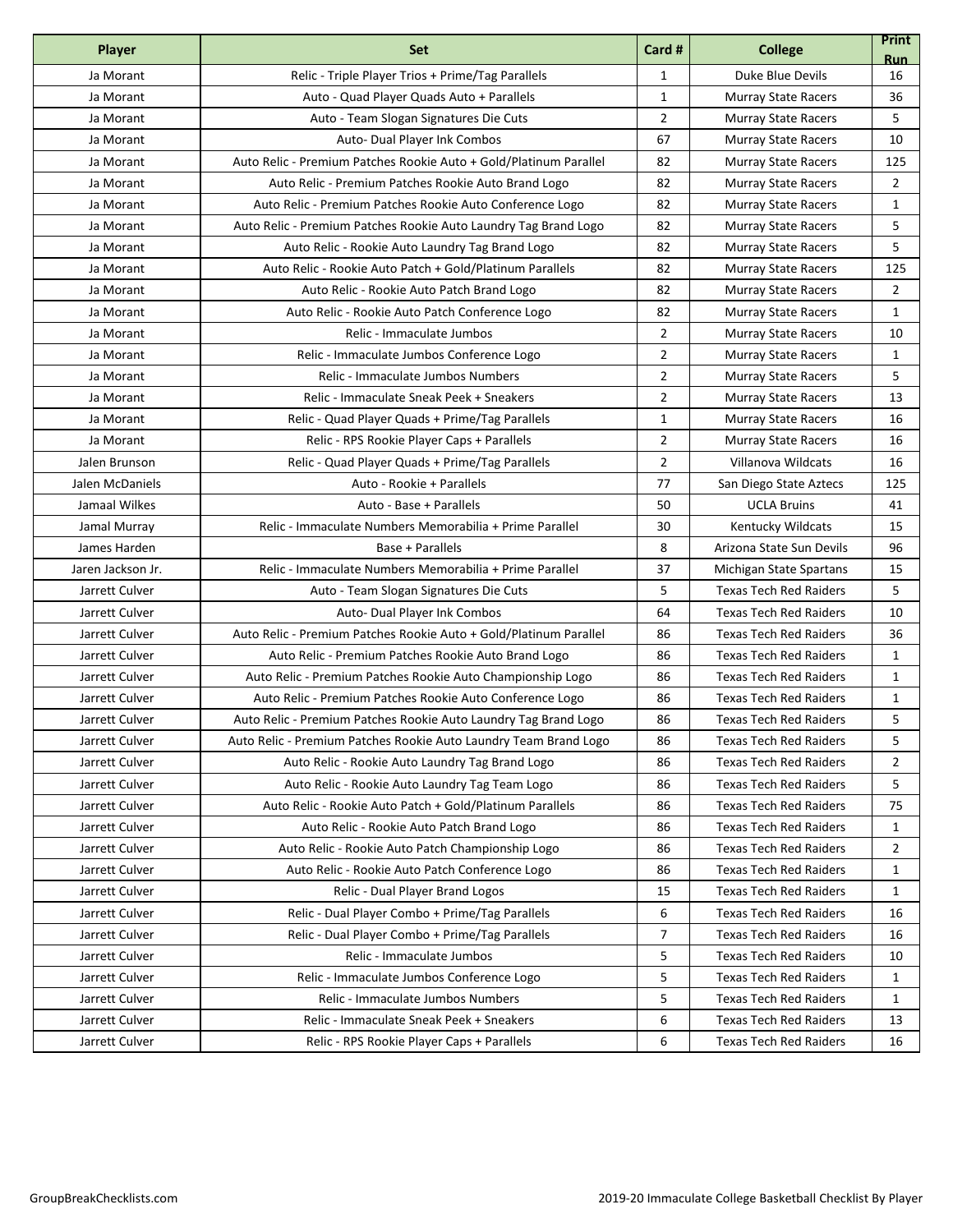| Player             | <b>Set</b>                                                        | Card #         | <b>College</b>              | <b>Print</b><br><b>Run</b> |
|--------------------|-------------------------------------------------------------------|----------------|-----------------------------|----------------------------|
| Jaxson Hayes       | Auto- Dual Player Ink Combos                                      | 68             | <b>Texas Longhorns</b>      | 10                         |
| Jaxson Hayes       | Auto Relic - Premium Patches Rookie Auto + Gold/Platinum Parallel | 90             | <b>Texas Longhorns</b>      | 75                         |
| Jaxson Hayes       | Auto Relic - Premium Patches Rookie Auto Laundry Tag Brand Logo   | 90             | <b>Texas Longhorns</b>      | 1                          |
| Jaxson Hayes       | Relic - Immaculate Sneak Peek + Sneakers                          | 8              | Texas Longhorns             | 13                         |
| Jaxson Hayes       | Relic - Quad Player Quads + Prime/Tag Parallels                   | 5              | <b>Texas Longhorns</b>      | 16                         |
| Jaxson Hayes       | Relic - RPS Rookie Player Caps + Parallels                        | 8              | <b>Texas Longhorns</b>      | 10                         |
| Jaxson Hayes       | Relic - Triple Player Trios + Prime/Tag Parallels                 | 4              | <b>Texas Longhorns</b>      | 16                         |
| Jaylen Brown       | Relic - Immaculate Numbers Memorabilia + Prime Parallel           | 38             | <b>Cal Golden Bears</b>     | 15                         |
| Jaylen Nowell      | Auto - Rookie + Parallels                                         | 75             | <b>Washington Huskies</b>   | 125                        |
| Jayson Tatum       | Relic - Immaculate Numbers Memorabilia + Prime Parallel           | 34             | Duke Blue Devils            | 15                         |
| Jayson Tatum       | Relic - Quad Player Quads + Prime/Tag Parallels                   | $\overline{7}$ | Duke Blue Devils            | 16                         |
| Jayson Tatum       | Base + Parallels                                                  | 9              | Duke Blue Devils            | 96                         |
| Jeff Sheppard      | Auto - Base + Parallels                                           | 51             | <b>Kentucky Wildcats</b>    | 41                         |
| Jerry West         | Auto - Base + Parallels                                           | 52             | West Virginia Mountaineers  | 41                         |
| JJ Redick          | Auto - Base + Parallels                                           | 53             | Duke Blue Devils            | 41                         |
| Joel Embiid        | Base + Parallels                                                  | 10             | Kansas Jayhawks             | 96                         |
| Jontay Porter      | <b>Auto- Dual Player Ink Combos</b>                               | 63             | Missouri Tigers             | 10                         |
| Jontay Porter      | Auto Relic - Rookie Auto Laundry Tag Brand Logo                   | 102            | <b>Missouri Tigers</b>      | 5                          |
| Jontay Porter      | Auto Relic - Rookie Auto Patch + Gold/Platinum Parallels          | 102            | <b>Missouri Tigers</b>      | 125                        |
| Jontay Porter      | Auto Relic - Rookie Auto Patch Brand Logo                         | 102            | <b>Missouri Tigers</b>      | 5                          |
| Jontay Porter      | Auto Relic - Rookie Auto Patch Conference Logo                    | 102            | Missouri Tigers             | 1                          |
| Jontay Porter      | Relic - Dual Player Brand Logos                                   | 9              | <b>Missouri Tigers</b>      | 1                          |
| Jontay Porter      | Relic - Dual Player Combo + Prime/Tag Parallels                   | 11             | <b>Missouri Tigers</b>      | 16                         |
| Jordan Bone        | Auto - Rookie + Parallels                                         | 80             | <b>Tennessee Volunteers</b> | 125                        |
| Justin Anderson    | Relic - Quad Player Quads + Prime/Tag Parallels                   | 3              | Virginia Cavaliers          | 16                         |
| Karl-Anthony Towns | Relic - Immaculate Numbers Memorabilia (No Prime)                 | 26             | <b>Kentucky Wildcats</b>    | 10                         |
| Karl-Anthony Towns | Relic - Quad Player Quads + Prime/Tag Parallels                   | 8              | <b>Kentucky Wildcats</b>    | 16                         |
| Kawhi Leonard      | Base + Parallels                                                  | 11             | San Diego State Aztecs      | 96                         |
| Keldon Johnson     | Auto - Dual Player Auto + Parallels                               | 6              | Kentucky Wildcats           | 36                         |
| Keldon Johnson     | Auto - Triple Player Trios Auto + Parallels                       | $\mathbf{1}$   | <b>Kentucky Wildcats</b>    | 36                         |
| Keldon Johnson     | Auto Relic - Premium Patches Rookie Auto + Gold/Platinum Parallel | 93             | Kentucky Wildcats           | 125                        |
| Keldon Johnson     | Auto Relic - Premium Patches Rookie Auto Brand Logo               | 93             | <b>Kentucky Wildcats</b>    | 5                          |
| Keldon Johnson     | Auto Relic - Premium Patches Rookie Auto Conference Logo          | 93             | Kentucky Wildcats           | 1                          |
| Keldon Johnson     | Auto Relic - Premium Patches Rookie Auto Laundry Tag Brand Logo   | 93             | Kentucky Wildcats           | 5                          |
| Keldon Johnson     | Auto Relic - Premium Patches Rookie Auto Team Logo Shield         | 93             | Kentucky Wildcats           | 1                          |
| Keldon Johnson     | Auto Relic - Rookie Auto Laundry Tag Brand Logo                   | 93             | Kentucky Wildcats           | 5                          |
| Keldon Johnson     | Auto Relic - Rookie Auto Patch + Gold/Platinum Parallels          | 93             | Kentucky Wildcats           | 125                        |
| Keldon Johnson     | Auto Relic - Rookie Auto Patch Brand Logo                         | 93             | Kentucky Wildcats           | 5                          |
| Keldon Johnson     | Auto Relic - Rookie Auto Patch Conference Logo                    | 93             | <b>Kentucky Wildcats</b>    | 1                          |
| Keldon Johnson     | Auto Relic - Rookie Auto Team Logo Shield                         | 93             | <b>Kentucky Wildcats</b>    | 1                          |
| Keldon Johnson     | Relic - Dual Player Brand Logos                                   | 4              | Kentucky Wildcats           | 1                          |
| Keldon Johnson     | Relic - Dual Player Brand Logos                                   | 12             | Kentucky Wildcats           | 1                          |
| Keldon Johnson     | Relic - Dual Player Team Logo Shields                             | 4              | Kentucky Wildcats           | 1                          |
| Keldon Johnson     | Relic - Dual Player Team Logo Shields                             | 12             | Kentucky Wildcats           | 1                          |
| Keldon Johnson     | Relic - Immaculate Jumbos                                         | 17             | Kentucky Wildcats           | 10                         |
| Keldon Johnson     | Relic - Immaculate Jumbos Conference Logo                         | 17             | Kentucky Wildcats           | 1                          |
| Keldon Johnson     | Relic - Immaculate Jumbos Numbers                                 | 17             | Kentucky Wildcats           | 5                          |
| Keldon Johnson     | Relic - Immaculate Jumbos Team Logos                              | 17             | Kentucky Wildcats           | 5                          |
| Keldon Johnson     | Relic - Quad Player Quads + Prime/Tag Parallels                   | 6              | Kentucky Wildcats           | 16                         |
| Keldon Johnson     | Relic - Triple Player Trios + Prime/Tag Parallels                 | 3              | Kentucky Wildcats           | 16                         |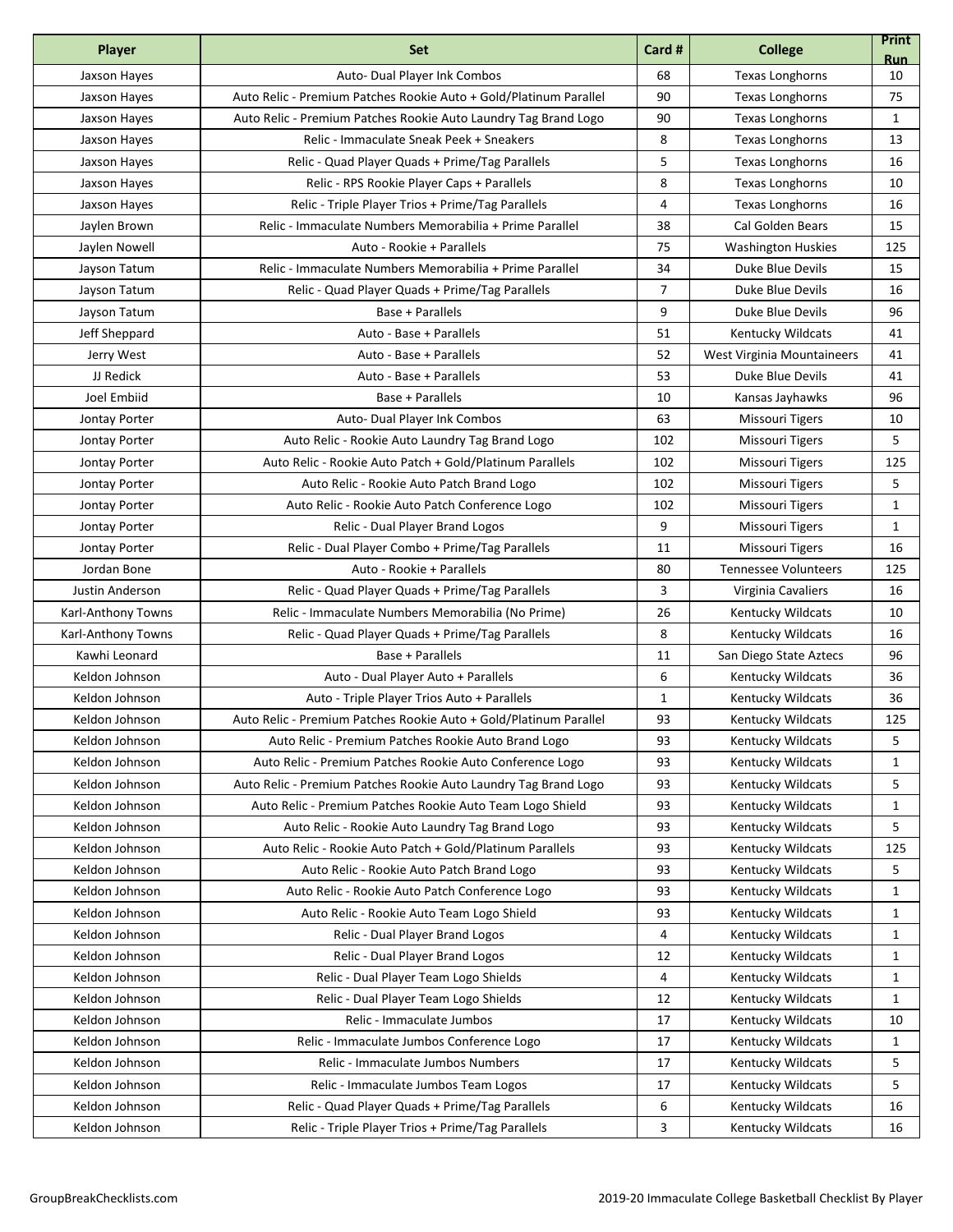| Relic - Immaculate Numbers Memorabilia (No Prime)<br>Kevin Durant<br>25<br><b>Texas Longhorns</b><br>10<br>5<br>Kevin Durant<br>Relic - Quad Player Quads + Prime/Tag Parallels<br><b>Texas Longhorns</b><br>16<br>12<br>Kevin Durant<br>Base + Parallels<br>Texas Longhorns<br>96<br>65<br>Auto- Dual Player Ink Combos<br><b>Maryland Terrapins</b><br>10<br>Kevin Huerter<br>18<br>Relic - Dual Player Brand Logos<br><b>Maryland Terrapins</b><br>$\mathbf{1}$<br>Kevin Huerter<br>13<br>Relic - Dual Player Combo + Prime/Tag Parallels<br>Kevin Huerter<br><b>Maryland Terrapins</b><br>16<br>Kevin Knox II<br>Relic - Immaculate Numbers Memorabilia + Prime Parallel<br>40<br>Kentucky Wildcats<br>15<br>6<br>Kevin Knox II<br>Relic - Quad Player Quads + Prime/Tag Parallels<br>Kentucky Wildcats<br>16<br>15<br>Relic - Dual Player Brand Logos<br><b>Texas Tech Red Raiders</b><br>$\mathbf{1}$<br>Kevin Porter Jr.<br>Auto Relic - Premium Patches Rookie Auto + Gold/Platinum Parallel<br>97<br>125<br>Kevin Porter Jr.<br><b>USC Trojans</b><br>97<br>5<br>Kevin Porter Jr.<br>Auto Relic - Premium Patches Rookie Auto Brand Logo<br><b>USC Trojans</b><br>97<br>$\mathbf{1}$<br>Kevin Porter Jr.<br>Auto Relic - Premium Patches Rookie Auto Conference Logo<br><b>USC Trojans</b><br>97<br>5<br>Kevin Porter Jr.<br>Auto Relic - Premium Patches Rookie Auto Laundry Tag Brand Logo<br><b>USC Trojans</b><br>97<br>5<br>Kevin Porter Jr.<br>Auto Relic - Rookie Auto Laundry Tag Brand Logo<br><b>USC Trojans</b><br>97<br>Auto Relic - Rookie Auto Patch + Gold/Platinum Parallels<br>125<br>Kevin Porter Jr.<br><b>USC Trojans</b><br>97<br>5<br>Kevin Porter Jr.<br>Auto Relic - Rookie Auto Patch Brand Logo<br><b>USC Trojans</b><br>97<br>Kevin Porter Jr.<br>Auto Relic - Rookie Auto Patch Conference Logo<br><b>USC Trojans</b><br>1<br>Kevin Porter Jr.<br>Relic - Immaculate Jumbos<br>11<br><b>USC Trojans</b><br>10<br>11<br>$\mathbf{1}$<br>Kevin Porter Jr.<br>Relic - Immaculate Jumbos Conference Logo<br><b>USC Trojans</b><br>5<br>Relic - Immaculate Jumbos Numbers<br>11<br>Kevin Porter Jr.<br><b>USC Trojans</b><br>5<br>Kris Wilkes<br>Auto Relic - Rookie Auto Laundry Tag Brand Logo<br>111<br><b>UCLA Bruins</b><br>Kris Wilkes<br>111<br><b>UCLA Bruins</b><br>5<br>Auto Relic - Rookie Auto Laundry Tag Team Logo<br>Kris Wilkes<br>111<br><b>UCLA Bruins</b><br>125<br>Auto Relic - Rookie Auto Patch + Gold/Platinum Parallels<br>5<br>Kris Wilkes<br>Auto Relic - Rookie Auto Patch Brand Logo<br>111<br><b>UCLA Bruins</b><br>Kris Wilkes<br>111<br><b>UCLA Bruins</b><br>Auto Relic - Rookie Auto Patch Conference Logo<br>1<br>5<br>Kris Wilkes<br>111<br><b>UCLA Bruins</b><br>Auto Relic - Rookie Auto Team Slogan<br>Kris Wilkes<br>19<br><b>UCLA Bruins</b><br>Relic - Dual Player Brand Logos<br>1<br>Kris Wilkes<br>Relic - Quad Player Quads + Prime/Tag Parallels<br>4<br><b>UCLA Bruins</b><br>16<br>13<br>Base + Parallels<br>Utah Utes<br>96<br>Kyle Kuzma<br>Auto - Base + Parallels<br>54<br>Duke Blue Devils<br>Kyrie Irving<br>41<br>96<br>Base + Parallels<br>14<br>Duke Blue Devils<br>Kyrie Irving<br><b>KZ Okpala</b><br>Auto Relic - Premium Patches Rookie Auto + Gold/Platinum Parallel<br>100<br><b>Stanford Cardinal</b><br>125<br><b>KZ Okpala</b><br>100<br><b>Stanford Cardinal</b><br>$\overline{2}$<br>Auto Relic - Premium Patches Rookie Auto Brand Logo<br>Auto Relic - Premium Patches Rookie Auto Conference Logo<br>100<br><b>Stanford Cardinal</b><br>KZ Okpala<br>1<br>5<br>KZ Okpala<br>Auto Relic - Premium Patches Rookie Auto Laundry Tag Brand Logo<br>100<br><b>Stanford Cardinal</b><br><b>KZ Okpala</b><br>100<br><b>Stanford Cardinal</b><br>5<br>Auto Relic - Rookie Auto Laundry Tag Brand Logo<br>Auto Relic - Rookie Auto Patch + Gold/Platinum Parallels<br>100<br><b>Stanford Cardinal</b><br>KZ Okpala<br>125<br><b>Stanford Cardinal</b><br><b>KZ Okpala</b><br>Auto Relic - Rookie Auto Patch Brand Logo<br>100<br>$\overline{2}$<br>KZ Okpala<br>100<br><b>Stanford Cardinal</b><br>Auto Relic - Rookie Auto Patch Conference Logo<br>1<br>Relic - Immaculate Jumbos<br><b>Stanford Cardinal</b><br>KZ Okpala<br>19<br>10<br><b>Stanford Cardinal</b><br><b>KZ Okpala</b><br>Relic - Immaculate Jumbos Conference Logo<br>19<br>1<br>Relic - Immaculate Jumbos Numbers<br>19<br><b>Stanford Cardinal</b><br>5<br>KZ Okpala<br>Base + Parallels<br>15<br>Larry Bird<br>Indiana State Sycamores<br>96<br>Lonzo Ball<br>Relic - Quad Player Quads + Prime/Tag Parallels<br>4<br><b>UCLA Bruins</b><br>16<br>Relic - Dual Player Team Logo Shields<br>17<br>Oregon Ducks<br>$\mathbf{1}$<br>Louis King<br>Relic - Dual Player Brand Logos<br>17<br>Oregon Ducks<br>Louis King<br>1<br>Auto - Base + Parallels<br>Magic Johnson<br>55<br>Michigan State Spartans<br>41<br>Base + Parallels<br>16<br>Magic Johnson<br>Michigan State Spartans<br>96<br>35<br>Relic - Immaculate Numbers Memorabilia + Prime Parallel<br>Malcolm Brogdon<br>Virginia Cavaliers<br>15<br>3<br>Malcolm Brogdon<br>Relic - Quad Player Quads + Prime/Tag Parallels<br>Virginia Cavaliers<br>16<br>8<br>Malcolm Brogdon<br>Relic - Quad Player Quads + Prime/Tag Parallels<br>Virginia Cavaliers<br>16<br>56<br>Marcus Camby<br>Auto - Base + Parallels<br><b>UMass Minutemen</b><br>41 | Player | <b>Set</b> | Card # | <b>College</b> | <b>Print</b><br><b>Run</b> |
|---------------------------------------------------------------------------------------------------------------------------------------------------------------------------------------------------------------------------------------------------------------------------------------------------------------------------------------------------------------------------------------------------------------------------------------------------------------------------------------------------------------------------------------------------------------------------------------------------------------------------------------------------------------------------------------------------------------------------------------------------------------------------------------------------------------------------------------------------------------------------------------------------------------------------------------------------------------------------------------------------------------------------------------------------------------------------------------------------------------------------------------------------------------------------------------------------------------------------------------------------------------------------------------------------------------------------------------------------------------------------------------------------------------------------------------------------------------------------------------------------------------------------------------------------------------------------------------------------------------------------------------------------------------------------------------------------------------------------------------------------------------------------------------------------------------------------------------------------------------------------------------------------------------------------------------------------------------------------------------------------------------------------------------------------------------------------------------------------------------------------------------------------------------------------------------------------------------------------------------------------------------------------------------------------------------------------------------------------------------------------------------------------------------------------------------------------------------------------------------------------------------------------------------------------------------------------------------------------------------------------------------------------------------------------------------------------------------------------------------------------------------------------------------------------------------------------------------------------------------------------------------------------------------------------------------------------------------------------------------------------------------------------------------------------------------------------------------------------------------------------------------------------------------------------------------------------------------------------------------------------------------------------------------------------------------------------------------------------------------------------------------------------------------------------------------------------------------------------------------------------------------------------------------------------------------------------------------------------------------------------------------------------------------------------------------------------------------------------------------------------------------------------------------------------------------------------------------------------------------------------------------------------------------------------------------------------------------------------------------------------------------------------------------------------------------------------------------------------------------------------------------------------------------------------------------------------------------------------------------------------------------------------------------------------------------------------------------------------------------------------------------------------------------------------------------------------------------------------------------------------------------------------------------------------------------------------------------------------------------------------------------------------------------------------------------------------------------------------------------------------------------------------------------------------------------------------------------------------------------------------------------------------------------------------------------------------------------------------------------------------------------------------------------------------------------------------------------------------------------------------------------------------------------------------------------------------------------------------------------------------------------------------------------------------------------------------------------------------------------------------|--------|------------|--------|----------------|----------------------------|
|                                                                                                                                                                                                                                                                                                                                                                                                                                                                                                                                                                                                                                                                                                                                                                                                                                                                                                                                                                                                                                                                                                                                                                                                                                                                                                                                                                                                                                                                                                                                                                                                                                                                                                                                                                                                                                                                                                                                                                                                                                                                                                                                                                                                                                                                                                                                                                                                                                                                                                                                                                                                                                                                                                                                                                                                                                                                                                                                                                                                                                                                                                                                                                                                                                                                                                                                                                                                                                                                                                                                                                                                                                                                                                                                                                                                                                                                                                                                                                                                                                                                                                                                                                                                                                                                                                                                                                                                                                                                                                                                                                                                                                                                                                                                                                                                                                                                                                                                                                                                                                                                                                                                                                                                                                                                                                                                                                           |        |            |        |                |                            |
|                                                                                                                                                                                                                                                                                                                                                                                                                                                                                                                                                                                                                                                                                                                                                                                                                                                                                                                                                                                                                                                                                                                                                                                                                                                                                                                                                                                                                                                                                                                                                                                                                                                                                                                                                                                                                                                                                                                                                                                                                                                                                                                                                                                                                                                                                                                                                                                                                                                                                                                                                                                                                                                                                                                                                                                                                                                                                                                                                                                                                                                                                                                                                                                                                                                                                                                                                                                                                                                                                                                                                                                                                                                                                                                                                                                                                                                                                                                                                                                                                                                                                                                                                                                                                                                                                                                                                                                                                                                                                                                                                                                                                                                                                                                                                                                                                                                                                                                                                                                                                                                                                                                                                                                                                                                                                                                                                                           |        |            |        |                |                            |
|                                                                                                                                                                                                                                                                                                                                                                                                                                                                                                                                                                                                                                                                                                                                                                                                                                                                                                                                                                                                                                                                                                                                                                                                                                                                                                                                                                                                                                                                                                                                                                                                                                                                                                                                                                                                                                                                                                                                                                                                                                                                                                                                                                                                                                                                                                                                                                                                                                                                                                                                                                                                                                                                                                                                                                                                                                                                                                                                                                                                                                                                                                                                                                                                                                                                                                                                                                                                                                                                                                                                                                                                                                                                                                                                                                                                                                                                                                                                                                                                                                                                                                                                                                                                                                                                                                                                                                                                                                                                                                                                                                                                                                                                                                                                                                                                                                                                                                                                                                                                                                                                                                                                                                                                                                                                                                                                                                           |        |            |        |                |                            |
|                                                                                                                                                                                                                                                                                                                                                                                                                                                                                                                                                                                                                                                                                                                                                                                                                                                                                                                                                                                                                                                                                                                                                                                                                                                                                                                                                                                                                                                                                                                                                                                                                                                                                                                                                                                                                                                                                                                                                                                                                                                                                                                                                                                                                                                                                                                                                                                                                                                                                                                                                                                                                                                                                                                                                                                                                                                                                                                                                                                                                                                                                                                                                                                                                                                                                                                                                                                                                                                                                                                                                                                                                                                                                                                                                                                                                                                                                                                                                                                                                                                                                                                                                                                                                                                                                                                                                                                                                                                                                                                                                                                                                                                                                                                                                                                                                                                                                                                                                                                                                                                                                                                                                                                                                                                                                                                                                                           |        |            |        |                |                            |
|                                                                                                                                                                                                                                                                                                                                                                                                                                                                                                                                                                                                                                                                                                                                                                                                                                                                                                                                                                                                                                                                                                                                                                                                                                                                                                                                                                                                                                                                                                                                                                                                                                                                                                                                                                                                                                                                                                                                                                                                                                                                                                                                                                                                                                                                                                                                                                                                                                                                                                                                                                                                                                                                                                                                                                                                                                                                                                                                                                                                                                                                                                                                                                                                                                                                                                                                                                                                                                                                                                                                                                                                                                                                                                                                                                                                                                                                                                                                                                                                                                                                                                                                                                                                                                                                                                                                                                                                                                                                                                                                                                                                                                                                                                                                                                                                                                                                                                                                                                                                                                                                                                                                                                                                                                                                                                                                                                           |        |            |        |                |                            |
|                                                                                                                                                                                                                                                                                                                                                                                                                                                                                                                                                                                                                                                                                                                                                                                                                                                                                                                                                                                                                                                                                                                                                                                                                                                                                                                                                                                                                                                                                                                                                                                                                                                                                                                                                                                                                                                                                                                                                                                                                                                                                                                                                                                                                                                                                                                                                                                                                                                                                                                                                                                                                                                                                                                                                                                                                                                                                                                                                                                                                                                                                                                                                                                                                                                                                                                                                                                                                                                                                                                                                                                                                                                                                                                                                                                                                                                                                                                                                                                                                                                                                                                                                                                                                                                                                                                                                                                                                                                                                                                                                                                                                                                                                                                                                                                                                                                                                                                                                                                                                                                                                                                                                                                                                                                                                                                                                                           |        |            |        |                |                            |
|                                                                                                                                                                                                                                                                                                                                                                                                                                                                                                                                                                                                                                                                                                                                                                                                                                                                                                                                                                                                                                                                                                                                                                                                                                                                                                                                                                                                                                                                                                                                                                                                                                                                                                                                                                                                                                                                                                                                                                                                                                                                                                                                                                                                                                                                                                                                                                                                                                                                                                                                                                                                                                                                                                                                                                                                                                                                                                                                                                                                                                                                                                                                                                                                                                                                                                                                                                                                                                                                                                                                                                                                                                                                                                                                                                                                                                                                                                                                                                                                                                                                                                                                                                                                                                                                                                                                                                                                                                                                                                                                                                                                                                                                                                                                                                                                                                                                                                                                                                                                                                                                                                                                                                                                                                                                                                                                                                           |        |            |        |                |                            |
|                                                                                                                                                                                                                                                                                                                                                                                                                                                                                                                                                                                                                                                                                                                                                                                                                                                                                                                                                                                                                                                                                                                                                                                                                                                                                                                                                                                                                                                                                                                                                                                                                                                                                                                                                                                                                                                                                                                                                                                                                                                                                                                                                                                                                                                                                                                                                                                                                                                                                                                                                                                                                                                                                                                                                                                                                                                                                                                                                                                                                                                                                                                                                                                                                                                                                                                                                                                                                                                                                                                                                                                                                                                                                                                                                                                                                                                                                                                                                                                                                                                                                                                                                                                                                                                                                                                                                                                                                                                                                                                                                                                                                                                                                                                                                                                                                                                                                                                                                                                                                                                                                                                                                                                                                                                                                                                                                                           |        |            |        |                |                            |
|                                                                                                                                                                                                                                                                                                                                                                                                                                                                                                                                                                                                                                                                                                                                                                                                                                                                                                                                                                                                                                                                                                                                                                                                                                                                                                                                                                                                                                                                                                                                                                                                                                                                                                                                                                                                                                                                                                                                                                                                                                                                                                                                                                                                                                                                                                                                                                                                                                                                                                                                                                                                                                                                                                                                                                                                                                                                                                                                                                                                                                                                                                                                                                                                                                                                                                                                                                                                                                                                                                                                                                                                                                                                                                                                                                                                                                                                                                                                                                                                                                                                                                                                                                                                                                                                                                                                                                                                                                                                                                                                                                                                                                                                                                                                                                                                                                                                                                                                                                                                                                                                                                                                                                                                                                                                                                                                                                           |        |            |        |                |                            |
|                                                                                                                                                                                                                                                                                                                                                                                                                                                                                                                                                                                                                                                                                                                                                                                                                                                                                                                                                                                                                                                                                                                                                                                                                                                                                                                                                                                                                                                                                                                                                                                                                                                                                                                                                                                                                                                                                                                                                                                                                                                                                                                                                                                                                                                                                                                                                                                                                                                                                                                                                                                                                                                                                                                                                                                                                                                                                                                                                                                                                                                                                                                                                                                                                                                                                                                                                                                                                                                                                                                                                                                                                                                                                                                                                                                                                                                                                                                                                                                                                                                                                                                                                                                                                                                                                                                                                                                                                                                                                                                                                                                                                                                                                                                                                                                                                                                                                                                                                                                                                                                                                                                                                                                                                                                                                                                                                                           |        |            |        |                |                            |
|                                                                                                                                                                                                                                                                                                                                                                                                                                                                                                                                                                                                                                                                                                                                                                                                                                                                                                                                                                                                                                                                                                                                                                                                                                                                                                                                                                                                                                                                                                                                                                                                                                                                                                                                                                                                                                                                                                                                                                                                                                                                                                                                                                                                                                                                                                                                                                                                                                                                                                                                                                                                                                                                                                                                                                                                                                                                                                                                                                                                                                                                                                                                                                                                                                                                                                                                                                                                                                                                                                                                                                                                                                                                                                                                                                                                                                                                                                                                                                                                                                                                                                                                                                                                                                                                                                                                                                                                                                                                                                                                                                                                                                                                                                                                                                                                                                                                                                                                                                                                                                                                                                                                                                                                                                                                                                                                                                           |        |            |        |                |                            |
|                                                                                                                                                                                                                                                                                                                                                                                                                                                                                                                                                                                                                                                                                                                                                                                                                                                                                                                                                                                                                                                                                                                                                                                                                                                                                                                                                                                                                                                                                                                                                                                                                                                                                                                                                                                                                                                                                                                                                                                                                                                                                                                                                                                                                                                                                                                                                                                                                                                                                                                                                                                                                                                                                                                                                                                                                                                                                                                                                                                                                                                                                                                                                                                                                                                                                                                                                                                                                                                                                                                                                                                                                                                                                                                                                                                                                                                                                                                                                                                                                                                                                                                                                                                                                                                                                                                                                                                                                                                                                                                                                                                                                                                                                                                                                                                                                                                                                                                                                                                                                                                                                                                                                                                                                                                                                                                                                                           |        |            |        |                |                            |
|                                                                                                                                                                                                                                                                                                                                                                                                                                                                                                                                                                                                                                                                                                                                                                                                                                                                                                                                                                                                                                                                                                                                                                                                                                                                                                                                                                                                                                                                                                                                                                                                                                                                                                                                                                                                                                                                                                                                                                                                                                                                                                                                                                                                                                                                                                                                                                                                                                                                                                                                                                                                                                                                                                                                                                                                                                                                                                                                                                                                                                                                                                                                                                                                                                                                                                                                                                                                                                                                                                                                                                                                                                                                                                                                                                                                                                                                                                                                                                                                                                                                                                                                                                                                                                                                                                                                                                                                                                                                                                                                                                                                                                                                                                                                                                                                                                                                                                                                                                                                                                                                                                                                                                                                                                                                                                                                                                           |        |            |        |                |                            |
|                                                                                                                                                                                                                                                                                                                                                                                                                                                                                                                                                                                                                                                                                                                                                                                                                                                                                                                                                                                                                                                                                                                                                                                                                                                                                                                                                                                                                                                                                                                                                                                                                                                                                                                                                                                                                                                                                                                                                                                                                                                                                                                                                                                                                                                                                                                                                                                                                                                                                                                                                                                                                                                                                                                                                                                                                                                                                                                                                                                                                                                                                                                                                                                                                                                                                                                                                                                                                                                                                                                                                                                                                                                                                                                                                                                                                                                                                                                                                                                                                                                                                                                                                                                                                                                                                                                                                                                                                                                                                                                                                                                                                                                                                                                                                                                                                                                                                                                                                                                                                                                                                                                                                                                                                                                                                                                                                                           |        |            |        |                |                            |
|                                                                                                                                                                                                                                                                                                                                                                                                                                                                                                                                                                                                                                                                                                                                                                                                                                                                                                                                                                                                                                                                                                                                                                                                                                                                                                                                                                                                                                                                                                                                                                                                                                                                                                                                                                                                                                                                                                                                                                                                                                                                                                                                                                                                                                                                                                                                                                                                                                                                                                                                                                                                                                                                                                                                                                                                                                                                                                                                                                                                                                                                                                                                                                                                                                                                                                                                                                                                                                                                                                                                                                                                                                                                                                                                                                                                                                                                                                                                                                                                                                                                                                                                                                                                                                                                                                                                                                                                                                                                                                                                                                                                                                                                                                                                                                                                                                                                                                                                                                                                                                                                                                                                                                                                                                                                                                                                                                           |        |            |        |                |                            |
|                                                                                                                                                                                                                                                                                                                                                                                                                                                                                                                                                                                                                                                                                                                                                                                                                                                                                                                                                                                                                                                                                                                                                                                                                                                                                                                                                                                                                                                                                                                                                                                                                                                                                                                                                                                                                                                                                                                                                                                                                                                                                                                                                                                                                                                                                                                                                                                                                                                                                                                                                                                                                                                                                                                                                                                                                                                                                                                                                                                                                                                                                                                                                                                                                                                                                                                                                                                                                                                                                                                                                                                                                                                                                                                                                                                                                                                                                                                                                                                                                                                                                                                                                                                                                                                                                                                                                                                                                                                                                                                                                                                                                                                                                                                                                                                                                                                                                                                                                                                                                                                                                                                                                                                                                                                                                                                                                                           |        |            |        |                |                            |
|                                                                                                                                                                                                                                                                                                                                                                                                                                                                                                                                                                                                                                                                                                                                                                                                                                                                                                                                                                                                                                                                                                                                                                                                                                                                                                                                                                                                                                                                                                                                                                                                                                                                                                                                                                                                                                                                                                                                                                                                                                                                                                                                                                                                                                                                                                                                                                                                                                                                                                                                                                                                                                                                                                                                                                                                                                                                                                                                                                                                                                                                                                                                                                                                                                                                                                                                                                                                                                                                                                                                                                                                                                                                                                                                                                                                                                                                                                                                                                                                                                                                                                                                                                                                                                                                                                                                                                                                                                                                                                                                                                                                                                                                                                                                                                                                                                                                                                                                                                                                                                                                                                                                                                                                                                                                                                                                                                           |        |            |        |                |                            |
|                                                                                                                                                                                                                                                                                                                                                                                                                                                                                                                                                                                                                                                                                                                                                                                                                                                                                                                                                                                                                                                                                                                                                                                                                                                                                                                                                                                                                                                                                                                                                                                                                                                                                                                                                                                                                                                                                                                                                                                                                                                                                                                                                                                                                                                                                                                                                                                                                                                                                                                                                                                                                                                                                                                                                                                                                                                                                                                                                                                                                                                                                                                                                                                                                                                                                                                                                                                                                                                                                                                                                                                                                                                                                                                                                                                                                                                                                                                                                                                                                                                                                                                                                                                                                                                                                                                                                                                                                                                                                                                                                                                                                                                                                                                                                                                                                                                                                                                                                                                                                                                                                                                                                                                                                                                                                                                                                                           |        |            |        |                |                            |
|                                                                                                                                                                                                                                                                                                                                                                                                                                                                                                                                                                                                                                                                                                                                                                                                                                                                                                                                                                                                                                                                                                                                                                                                                                                                                                                                                                                                                                                                                                                                                                                                                                                                                                                                                                                                                                                                                                                                                                                                                                                                                                                                                                                                                                                                                                                                                                                                                                                                                                                                                                                                                                                                                                                                                                                                                                                                                                                                                                                                                                                                                                                                                                                                                                                                                                                                                                                                                                                                                                                                                                                                                                                                                                                                                                                                                                                                                                                                                                                                                                                                                                                                                                                                                                                                                                                                                                                                                                                                                                                                                                                                                                                                                                                                                                                                                                                                                                                                                                                                                                                                                                                                                                                                                                                                                                                                                                           |        |            |        |                |                            |
|                                                                                                                                                                                                                                                                                                                                                                                                                                                                                                                                                                                                                                                                                                                                                                                                                                                                                                                                                                                                                                                                                                                                                                                                                                                                                                                                                                                                                                                                                                                                                                                                                                                                                                                                                                                                                                                                                                                                                                                                                                                                                                                                                                                                                                                                                                                                                                                                                                                                                                                                                                                                                                                                                                                                                                                                                                                                                                                                                                                                                                                                                                                                                                                                                                                                                                                                                                                                                                                                                                                                                                                                                                                                                                                                                                                                                                                                                                                                                                                                                                                                                                                                                                                                                                                                                                                                                                                                                                                                                                                                                                                                                                                                                                                                                                                                                                                                                                                                                                                                                                                                                                                                                                                                                                                                                                                                                                           |        |            |        |                |                            |
|                                                                                                                                                                                                                                                                                                                                                                                                                                                                                                                                                                                                                                                                                                                                                                                                                                                                                                                                                                                                                                                                                                                                                                                                                                                                                                                                                                                                                                                                                                                                                                                                                                                                                                                                                                                                                                                                                                                                                                                                                                                                                                                                                                                                                                                                                                                                                                                                                                                                                                                                                                                                                                                                                                                                                                                                                                                                                                                                                                                                                                                                                                                                                                                                                                                                                                                                                                                                                                                                                                                                                                                                                                                                                                                                                                                                                                                                                                                                                                                                                                                                                                                                                                                                                                                                                                                                                                                                                                                                                                                                                                                                                                                                                                                                                                                                                                                                                                                                                                                                                                                                                                                                                                                                                                                                                                                                                                           |        |            |        |                |                            |
|                                                                                                                                                                                                                                                                                                                                                                                                                                                                                                                                                                                                                                                                                                                                                                                                                                                                                                                                                                                                                                                                                                                                                                                                                                                                                                                                                                                                                                                                                                                                                                                                                                                                                                                                                                                                                                                                                                                                                                                                                                                                                                                                                                                                                                                                                                                                                                                                                                                                                                                                                                                                                                                                                                                                                                                                                                                                                                                                                                                                                                                                                                                                                                                                                                                                                                                                                                                                                                                                                                                                                                                                                                                                                                                                                                                                                                                                                                                                                                                                                                                                                                                                                                                                                                                                                                                                                                                                                                                                                                                                                                                                                                                                                                                                                                                                                                                                                                                                                                                                                                                                                                                                                                                                                                                                                                                                                                           |        |            |        |                |                            |
|                                                                                                                                                                                                                                                                                                                                                                                                                                                                                                                                                                                                                                                                                                                                                                                                                                                                                                                                                                                                                                                                                                                                                                                                                                                                                                                                                                                                                                                                                                                                                                                                                                                                                                                                                                                                                                                                                                                                                                                                                                                                                                                                                                                                                                                                                                                                                                                                                                                                                                                                                                                                                                                                                                                                                                                                                                                                                                                                                                                                                                                                                                                                                                                                                                                                                                                                                                                                                                                                                                                                                                                                                                                                                                                                                                                                                                                                                                                                                                                                                                                                                                                                                                                                                                                                                                                                                                                                                                                                                                                                                                                                                                                                                                                                                                                                                                                                                                                                                                                                                                                                                                                                                                                                                                                                                                                                                                           |        |            |        |                |                            |
|                                                                                                                                                                                                                                                                                                                                                                                                                                                                                                                                                                                                                                                                                                                                                                                                                                                                                                                                                                                                                                                                                                                                                                                                                                                                                                                                                                                                                                                                                                                                                                                                                                                                                                                                                                                                                                                                                                                                                                                                                                                                                                                                                                                                                                                                                                                                                                                                                                                                                                                                                                                                                                                                                                                                                                                                                                                                                                                                                                                                                                                                                                                                                                                                                                                                                                                                                                                                                                                                                                                                                                                                                                                                                                                                                                                                                                                                                                                                                                                                                                                                                                                                                                                                                                                                                                                                                                                                                                                                                                                                                                                                                                                                                                                                                                                                                                                                                                                                                                                                                                                                                                                                                                                                                                                                                                                                                                           |        |            |        |                |                            |
|                                                                                                                                                                                                                                                                                                                                                                                                                                                                                                                                                                                                                                                                                                                                                                                                                                                                                                                                                                                                                                                                                                                                                                                                                                                                                                                                                                                                                                                                                                                                                                                                                                                                                                                                                                                                                                                                                                                                                                                                                                                                                                                                                                                                                                                                                                                                                                                                                                                                                                                                                                                                                                                                                                                                                                                                                                                                                                                                                                                                                                                                                                                                                                                                                                                                                                                                                                                                                                                                                                                                                                                                                                                                                                                                                                                                                                                                                                                                                                                                                                                                                                                                                                                                                                                                                                                                                                                                                                                                                                                                                                                                                                                                                                                                                                                                                                                                                                                                                                                                                                                                                                                                                                                                                                                                                                                                                                           |        |            |        |                |                            |
|                                                                                                                                                                                                                                                                                                                                                                                                                                                                                                                                                                                                                                                                                                                                                                                                                                                                                                                                                                                                                                                                                                                                                                                                                                                                                                                                                                                                                                                                                                                                                                                                                                                                                                                                                                                                                                                                                                                                                                                                                                                                                                                                                                                                                                                                                                                                                                                                                                                                                                                                                                                                                                                                                                                                                                                                                                                                                                                                                                                                                                                                                                                                                                                                                                                                                                                                                                                                                                                                                                                                                                                                                                                                                                                                                                                                                                                                                                                                                                                                                                                                                                                                                                                                                                                                                                                                                                                                                                                                                                                                                                                                                                                                                                                                                                                                                                                                                                                                                                                                                                                                                                                                                                                                                                                                                                                                                                           |        |            |        |                |                            |
|                                                                                                                                                                                                                                                                                                                                                                                                                                                                                                                                                                                                                                                                                                                                                                                                                                                                                                                                                                                                                                                                                                                                                                                                                                                                                                                                                                                                                                                                                                                                                                                                                                                                                                                                                                                                                                                                                                                                                                                                                                                                                                                                                                                                                                                                                                                                                                                                                                                                                                                                                                                                                                                                                                                                                                                                                                                                                                                                                                                                                                                                                                                                                                                                                                                                                                                                                                                                                                                                                                                                                                                                                                                                                                                                                                                                                                                                                                                                                                                                                                                                                                                                                                                                                                                                                                                                                                                                                                                                                                                                                                                                                                                                                                                                                                                                                                                                                                                                                                                                                                                                                                                                                                                                                                                                                                                                                                           |        |            |        |                |                            |
|                                                                                                                                                                                                                                                                                                                                                                                                                                                                                                                                                                                                                                                                                                                                                                                                                                                                                                                                                                                                                                                                                                                                                                                                                                                                                                                                                                                                                                                                                                                                                                                                                                                                                                                                                                                                                                                                                                                                                                                                                                                                                                                                                                                                                                                                                                                                                                                                                                                                                                                                                                                                                                                                                                                                                                                                                                                                                                                                                                                                                                                                                                                                                                                                                                                                                                                                                                                                                                                                                                                                                                                                                                                                                                                                                                                                                                                                                                                                                                                                                                                                                                                                                                                                                                                                                                                                                                                                                                                                                                                                                                                                                                                                                                                                                                                                                                                                                                                                                                                                                                                                                                                                                                                                                                                                                                                                                                           |        |            |        |                |                            |
|                                                                                                                                                                                                                                                                                                                                                                                                                                                                                                                                                                                                                                                                                                                                                                                                                                                                                                                                                                                                                                                                                                                                                                                                                                                                                                                                                                                                                                                                                                                                                                                                                                                                                                                                                                                                                                                                                                                                                                                                                                                                                                                                                                                                                                                                                                                                                                                                                                                                                                                                                                                                                                                                                                                                                                                                                                                                                                                                                                                                                                                                                                                                                                                                                                                                                                                                                                                                                                                                                                                                                                                                                                                                                                                                                                                                                                                                                                                                                                                                                                                                                                                                                                                                                                                                                                                                                                                                                                                                                                                                                                                                                                                                                                                                                                                                                                                                                                                                                                                                                                                                                                                                                                                                                                                                                                                                                                           |        |            |        |                |                            |
|                                                                                                                                                                                                                                                                                                                                                                                                                                                                                                                                                                                                                                                                                                                                                                                                                                                                                                                                                                                                                                                                                                                                                                                                                                                                                                                                                                                                                                                                                                                                                                                                                                                                                                                                                                                                                                                                                                                                                                                                                                                                                                                                                                                                                                                                                                                                                                                                                                                                                                                                                                                                                                                                                                                                                                                                                                                                                                                                                                                                                                                                                                                                                                                                                                                                                                                                                                                                                                                                                                                                                                                                                                                                                                                                                                                                                                                                                                                                                                                                                                                                                                                                                                                                                                                                                                                                                                                                                                                                                                                                                                                                                                                                                                                                                                                                                                                                                                                                                                                                                                                                                                                                                                                                                                                                                                                                                                           |        |            |        |                |                            |
|                                                                                                                                                                                                                                                                                                                                                                                                                                                                                                                                                                                                                                                                                                                                                                                                                                                                                                                                                                                                                                                                                                                                                                                                                                                                                                                                                                                                                                                                                                                                                                                                                                                                                                                                                                                                                                                                                                                                                                                                                                                                                                                                                                                                                                                                                                                                                                                                                                                                                                                                                                                                                                                                                                                                                                                                                                                                                                                                                                                                                                                                                                                                                                                                                                                                                                                                                                                                                                                                                                                                                                                                                                                                                                                                                                                                                                                                                                                                                                                                                                                                                                                                                                                                                                                                                                                                                                                                                                                                                                                                                                                                                                                                                                                                                                                                                                                                                                                                                                                                                                                                                                                                                                                                                                                                                                                                                                           |        |            |        |                |                            |
|                                                                                                                                                                                                                                                                                                                                                                                                                                                                                                                                                                                                                                                                                                                                                                                                                                                                                                                                                                                                                                                                                                                                                                                                                                                                                                                                                                                                                                                                                                                                                                                                                                                                                                                                                                                                                                                                                                                                                                                                                                                                                                                                                                                                                                                                                                                                                                                                                                                                                                                                                                                                                                                                                                                                                                                                                                                                                                                                                                                                                                                                                                                                                                                                                                                                                                                                                                                                                                                                                                                                                                                                                                                                                                                                                                                                                                                                                                                                                                                                                                                                                                                                                                                                                                                                                                                                                                                                                                                                                                                                                                                                                                                                                                                                                                                                                                                                                                                                                                                                                                                                                                                                                                                                                                                                                                                                                                           |        |            |        |                |                            |
|                                                                                                                                                                                                                                                                                                                                                                                                                                                                                                                                                                                                                                                                                                                                                                                                                                                                                                                                                                                                                                                                                                                                                                                                                                                                                                                                                                                                                                                                                                                                                                                                                                                                                                                                                                                                                                                                                                                                                                                                                                                                                                                                                                                                                                                                                                                                                                                                                                                                                                                                                                                                                                                                                                                                                                                                                                                                                                                                                                                                                                                                                                                                                                                                                                                                                                                                                                                                                                                                                                                                                                                                                                                                                                                                                                                                                                                                                                                                                                                                                                                                                                                                                                                                                                                                                                                                                                                                                                                                                                                                                                                                                                                                                                                                                                                                                                                                                                                                                                                                                                                                                                                                                                                                                                                                                                                                                                           |        |            |        |                |                            |
|                                                                                                                                                                                                                                                                                                                                                                                                                                                                                                                                                                                                                                                                                                                                                                                                                                                                                                                                                                                                                                                                                                                                                                                                                                                                                                                                                                                                                                                                                                                                                                                                                                                                                                                                                                                                                                                                                                                                                                                                                                                                                                                                                                                                                                                                                                                                                                                                                                                                                                                                                                                                                                                                                                                                                                                                                                                                                                                                                                                                                                                                                                                                                                                                                                                                                                                                                                                                                                                                                                                                                                                                                                                                                                                                                                                                                                                                                                                                                                                                                                                                                                                                                                                                                                                                                                                                                                                                                                                                                                                                                                                                                                                                                                                                                                                                                                                                                                                                                                                                                                                                                                                                                                                                                                                                                                                                                                           |        |            |        |                |                            |
|                                                                                                                                                                                                                                                                                                                                                                                                                                                                                                                                                                                                                                                                                                                                                                                                                                                                                                                                                                                                                                                                                                                                                                                                                                                                                                                                                                                                                                                                                                                                                                                                                                                                                                                                                                                                                                                                                                                                                                                                                                                                                                                                                                                                                                                                                                                                                                                                                                                                                                                                                                                                                                                                                                                                                                                                                                                                                                                                                                                                                                                                                                                                                                                                                                                                                                                                                                                                                                                                                                                                                                                                                                                                                                                                                                                                                                                                                                                                                                                                                                                                                                                                                                                                                                                                                                                                                                                                                                                                                                                                                                                                                                                                                                                                                                                                                                                                                                                                                                                                                                                                                                                                                                                                                                                                                                                                                                           |        |            |        |                |                            |
|                                                                                                                                                                                                                                                                                                                                                                                                                                                                                                                                                                                                                                                                                                                                                                                                                                                                                                                                                                                                                                                                                                                                                                                                                                                                                                                                                                                                                                                                                                                                                                                                                                                                                                                                                                                                                                                                                                                                                                                                                                                                                                                                                                                                                                                                                                                                                                                                                                                                                                                                                                                                                                                                                                                                                                                                                                                                                                                                                                                                                                                                                                                                                                                                                                                                                                                                                                                                                                                                                                                                                                                                                                                                                                                                                                                                                                                                                                                                                                                                                                                                                                                                                                                                                                                                                                                                                                                                                                                                                                                                                                                                                                                                                                                                                                                                                                                                                                                                                                                                                                                                                                                                                                                                                                                                                                                                                                           |        |            |        |                |                            |
|                                                                                                                                                                                                                                                                                                                                                                                                                                                                                                                                                                                                                                                                                                                                                                                                                                                                                                                                                                                                                                                                                                                                                                                                                                                                                                                                                                                                                                                                                                                                                                                                                                                                                                                                                                                                                                                                                                                                                                                                                                                                                                                                                                                                                                                                                                                                                                                                                                                                                                                                                                                                                                                                                                                                                                                                                                                                                                                                                                                                                                                                                                                                                                                                                                                                                                                                                                                                                                                                                                                                                                                                                                                                                                                                                                                                                                                                                                                                                                                                                                                                                                                                                                                                                                                                                                                                                                                                                                                                                                                                                                                                                                                                                                                                                                                                                                                                                                                                                                                                                                                                                                                                                                                                                                                                                                                                                                           |        |            |        |                |                            |
|                                                                                                                                                                                                                                                                                                                                                                                                                                                                                                                                                                                                                                                                                                                                                                                                                                                                                                                                                                                                                                                                                                                                                                                                                                                                                                                                                                                                                                                                                                                                                                                                                                                                                                                                                                                                                                                                                                                                                                                                                                                                                                                                                                                                                                                                                                                                                                                                                                                                                                                                                                                                                                                                                                                                                                                                                                                                                                                                                                                                                                                                                                                                                                                                                                                                                                                                                                                                                                                                                                                                                                                                                                                                                                                                                                                                                                                                                                                                                                                                                                                                                                                                                                                                                                                                                                                                                                                                                                                                                                                                                                                                                                                                                                                                                                                                                                                                                                                                                                                                                                                                                                                                                                                                                                                                                                                                                                           |        |            |        |                |                            |
|                                                                                                                                                                                                                                                                                                                                                                                                                                                                                                                                                                                                                                                                                                                                                                                                                                                                                                                                                                                                                                                                                                                                                                                                                                                                                                                                                                                                                                                                                                                                                                                                                                                                                                                                                                                                                                                                                                                                                                                                                                                                                                                                                                                                                                                                                                                                                                                                                                                                                                                                                                                                                                                                                                                                                                                                                                                                                                                                                                                                                                                                                                                                                                                                                                                                                                                                                                                                                                                                                                                                                                                                                                                                                                                                                                                                                                                                                                                                                                                                                                                                                                                                                                                                                                                                                                                                                                                                                                                                                                                                                                                                                                                                                                                                                                                                                                                                                                                                                                                                                                                                                                                                                                                                                                                                                                                                                                           |        |            |        |                |                            |
|                                                                                                                                                                                                                                                                                                                                                                                                                                                                                                                                                                                                                                                                                                                                                                                                                                                                                                                                                                                                                                                                                                                                                                                                                                                                                                                                                                                                                                                                                                                                                                                                                                                                                                                                                                                                                                                                                                                                                                                                                                                                                                                                                                                                                                                                                                                                                                                                                                                                                                                                                                                                                                                                                                                                                                                                                                                                                                                                                                                                                                                                                                                                                                                                                                                                                                                                                                                                                                                                                                                                                                                                                                                                                                                                                                                                                                                                                                                                                                                                                                                                                                                                                                                                                                                                                                                                                                                                                                                                                                                                                                                                                                                                                                                                                                                                                                                                                                                                                                                                                                                                                                                                                                                                                                                                                                                                                                           |        |            |        |                |                            |
|                                                                                                                                                                                                                                                                                                                                                                                                                                                                                                                                                                                                                                                                                                                                                                                                                                                                                                                                                                                                                                                                                                                                                                                                                                                                                                                                                                                                                                                                                                                                                                                                                                                                                                                                                                                                                                                                                                                                                                                                                                                                                                                                                                                                                                                                                                                                                                                                                                                                                                                                                                                                                                                                                                                                                                                                                                                                                                                                                                                                                                                                                                                                                                                                                                                                                                                                                                                                                                                                                                                                                                                                                                                                                                                                                                                                                                                                                                                                                                                                                                                                                                                                                                                                                                                                                                                                                                                                                                                                                                                                                                                                                                                                                                                                                                                                                                                                                                                                                                                                                                                                                                                                                                                                                                                                                                                                                                           |        |            |        |                |                            |
|                                                                                                                                                                                                                                                                                                                                                                                                                                                                                                                                                                                                                                                                                                                                                                                                                                                                                                                                                                                                                                                                                                                                                                                                                                                                                                                                                                                                                                                                                                                                                                                                                                                                                                                                                                                                                                                                                                                                                                                                                                                                                                                                                                                                                                                                                                                                                                                                                                                                                                                                                                                                                                                                                                                                                                                                                                                                                                                                                                                                                                                                                                                                                                                                                                                                                                                                                                                                                                                                                                                                                                                                                                                                                                                                                                                                                                                                                                                                                                                                                                                                                                                                                                                                                                                                                                                                                                                                                                                                                                                                                                                                                                                                                                                                                                                                                                                                                                                                                                                                                                                                                                                                                                                                                                                                                                                                                                           |        |            |        |                |                            |
|                                                                                                                                                                                                                                                                                                                                                                                                                                                                                                                                                                                                                                                                                                                                                                                                                                                                                                                                                                                                                                                                                                                                                                                                                                                                                                                                                                                                                                                                                                                                                                                                                                                                                                                                                                                                                                                                                                                                                                                                                                                                                                                                                                                                                                                                                                                                                                                                                                                                                                                                                                                                                                                                                                                                                                                                                                                                                                                                                                                                                                                                                                                                                                                                                                                                                                                                                                                                                                                                                                                                                                                                                                                                                                                                                                                                                                                                                                                                                                                                                                                                                                                                                                                                                                                                                                                                                                                                                                                                                                                                                                                                                                                                                                                                                                                                                                                                                                                                                                                                                                                                                                                                                                                                                                                                                                                                                                           |        |            |        |                |                            |
|                                                                                                                                                                                                                                                                                                                                                                                                                                                                                                                                                                                                                                                                                                                                                                                                                                                                                                                                                                                                                                                                                                                                                                                                                                                                                                                                                                                                                                                                                                                                                                                                                                                                                                                                                                                                                                                                                                                                                                                                                                                                                                                                                                                                                                                                                                                                                                                                                                                                                                                                                                                                                                                                                                                                                                                                                                                                                                                                                                                                                                                                                                                                                                                                                                                                                                                                                                                                                                                                                                                                                                                                                                                                                                                                                                                                                                                                                                                                                                                                                                                                                                                                                                                                                                                                                                                                                                                                                                                                                                                                                                                                                                                                                                                                                                                                                                                                                                                                                                                                                                                                                                                                                                                                                                                                                                                                                                           |        |            |        |                |                            |
|                                                                                                                                                                                                                                                                                                                                                                                                                                                                                                                                                                                                                                                                                                                                                                                                                                                                                                                                                                                                                                                                                                                                                                                                                                                                                                                                                                                                                                                                                                                                                                                                                                                                                                                                                                                                                                                                                                                                                                                                                                                                                                                                                                                                                                                                                                                                                                                                                                                                                                                                                                                                                                                                                                                                                                                                                                                                                                                                                                                                                                                                                                                                                                                                                                                                                                                                                                                                                                                                                                                                                                                                                                                                                                                                                                                                                                                                                                                                                                                                                                                                                                                                                                                                                                                                                                                                                                                                                                                                                                                                                                                                                                                                                                                                                                                                                                                                                                                                                                                                                                                                                                                                                                                                                                                                                                                                                                           |        |            |        |                |                            |
|                                                                                                                                                                                                                                                                                                                                                                                                                                                                                                                                                                                                                                                                                                                                                                                                                                                                                                                                                                                                                                                                                                                                                                                                                                                                                                                                                                                                                                                                                                                                                                                                                                                                                                                                                                                                                                                                                                                                                                                                                                                                                                                                                                                                                                                                                                                                                                                                                                                                                                                                                                                                                                                                                                                                                                                                                                                                                                                                                                                                                                                                                                                                                                                                                                                                                                                                                                                                                                                                                                                                                                                                                                                                                                                                                                                                                                                                                                                                                                                                                                                                                                                                                                                                                                                                                                                                                                                                                                                                                                                                                                                                                                                                                                                                                                                                                                                                                                                                                                                                                                                                                                                                                                                                                                                                                                                                                                           |        |            |        |                |                            |
|                                                                                                                                                                                                                                                                                                                                                                                                                                                                                                                                                                                                                                                                                                                                                                                                                                                                                                                                                                                                                                                                                                                                                                                                                                                                                                                                                                                                                                                                                                                                                                                                                                                                                                                                                                                                                                                                                                                                                                                                                                                                                                                                                                                                                                                                                                                                                                                                                                                                                                                                                                                                                                                                                                                                                                                                                                                                                                                                                                                                                                                                                                                                                                                                                                                                                                                                                                                                                                                                                                                                                                                                                                                                                                                                                                                                                                                                                                                                                                                                                                                                                                                                                                                                                                                                                                                                                                                                                                                                                                                                                                                                                                                                                                                                                                                                                                                                                                                                                                                                                                                                                                                                                                                                                                                                                                                                                                           |        |            |        |                |                            |
|                                                                                                                                                                                                                                                                                                                                                                                                                                                                                                                                                                                                                                                                                                                                                                                                                                                                                                                                                                                                                                                                                                                                                                                                                                                                                                                                                                                                                                                                                                                                                                                                                                                                                                                                                                                                                                                                                                                                                                                                                                                                                                                                                                                                                                                                                                                                                                                                                                                                                                                                                                                                                                                                                                                                                                                                                                                                                                                                                                                                                                                                                                                                                                                                                                                                                                                                                                                                                                                                                                                                                                                                                                                                                                                                                                                                                                                                                                                                                                                                                                                                                                                                                                                                                                                                                                                                                                                                                                                                                                                                                                                                                                                                                                                                                                                                                                                                                                                                                                                                                                                                                                                                                                                                                                                                                                                                                                           |        |            |        |                |                            |
|                                                                                                                                                                                                                                                                                                                                                                                                                                                                                                                                                                                                                                                                                                                                                                                                                                                                                                                                                                                                                                                                                                                                                                                                                                                                                                                                                                                                                                                                                                                                                                                                                                                                                                                                                                                                                                                                                                                                                                                                                                                                                                                                                                                                                                                                                                                                                                                                                                                                                                                                                                                                                                                                                                                                                                                                                                                                                                                                                                                                                                                                                                                                                                                                                                                                                                                                                                                                                                                                                                                                                                                                                                                                                                                                                                                                                                                                                                                                                                                                                                                                                                                                                                                                                                                                                                                                                                                                                                                                                                                                                                                                                                                                                                                                                                                                                                                                                                                                                                                                                                                                                                                                                                                                                                                                                                                                                                           |        |            |        |                |                            |
|                                                                                                                                                                                                                                                                                                                                                                                                                                                                                                                                                                                                                                                                                                                                                                                                                                                                                                                                                                                                                                                                                                                                                                                                                                                                                                                                                                                                                                                                                                                                                                                                                                                                                                                                                                                                                                                                                                                                                                                                                                                                                                                                                                                                                                                                                                                                                                                                                                                                                                                                                                                                                                                                                                                                                                                                                                                                                                                                                                                                                                                                                                                                                                                                                                                                                                                                                                                                                                                                                                                                                                                                                                                                                                                                                                                                                                                                                                                                                                                                                                                                                                                                                                                                                                                                                                                                                                                                                                                                                                                                                                                                                                                                                                                                                                                                                                                                                                                                                                                                                                                                                                                                                                                                                                                                                                                                                                           |        |            |        |                |                            |
|                                                                                                                                                                                                                                                                                                                                                                                                                                                                                                                                                                                                                                                                                                                                                                                                                                                                                                                                                                                                                                                                                                                                                                                                                                                                                                                                                                                                                                                                                                                                                                                                                                                                                                                                                                                                                                                                                                                                                                                                                                                                                                                                                                                                                                                                                                                                                                                                                                                                                                                                                                                                                                                                                                                                                                                                                                                                                                                                                                                                                                                                                                                                                                                                                                                                                                                                                                                                                                                                                                                                                                                                                                                                                                                                                                                                                                                                                                                                                                                                                                                                                                                                                                                                                                                                                                                                                                                                                                                                                                                                                                                                                                                                                                                                                                                                                                                                                                                                                                                                                                                                                                                                                                                                                                                                                                                                                                           |        |            |        |                |                            |
|                                                                                                                                                                                                                                                                                                                                                                                                                                                                                                                                                                                                                                                                                                                                                                                                                                                                                                                                                                                                                                                                                                                                                                                                                                                                                                                                                                                                                                                                                                                                                                                                                                                                                                                                                                                                                                                                                                                                                                                                                                                                                                                                                                                                                                                                                                                                                                                                                                                                                                                                                                                                                                                                                                                                                                                                                                                                                                                                                                                                                                                                                                                                                                                                                                                                                                                                                                                                                                                                                                                                                                                                                                                                                                                                                                                                                                                                                                                                                                                                                                                                                                                                                                                                                                                                                                                                                                                                                                                                                                                                                                                                                                                                                                                                                                                                                                                                                                                                                                                                                                                                                                                                                                                                                                                                                                                                                                           |        |            |        |                |                            |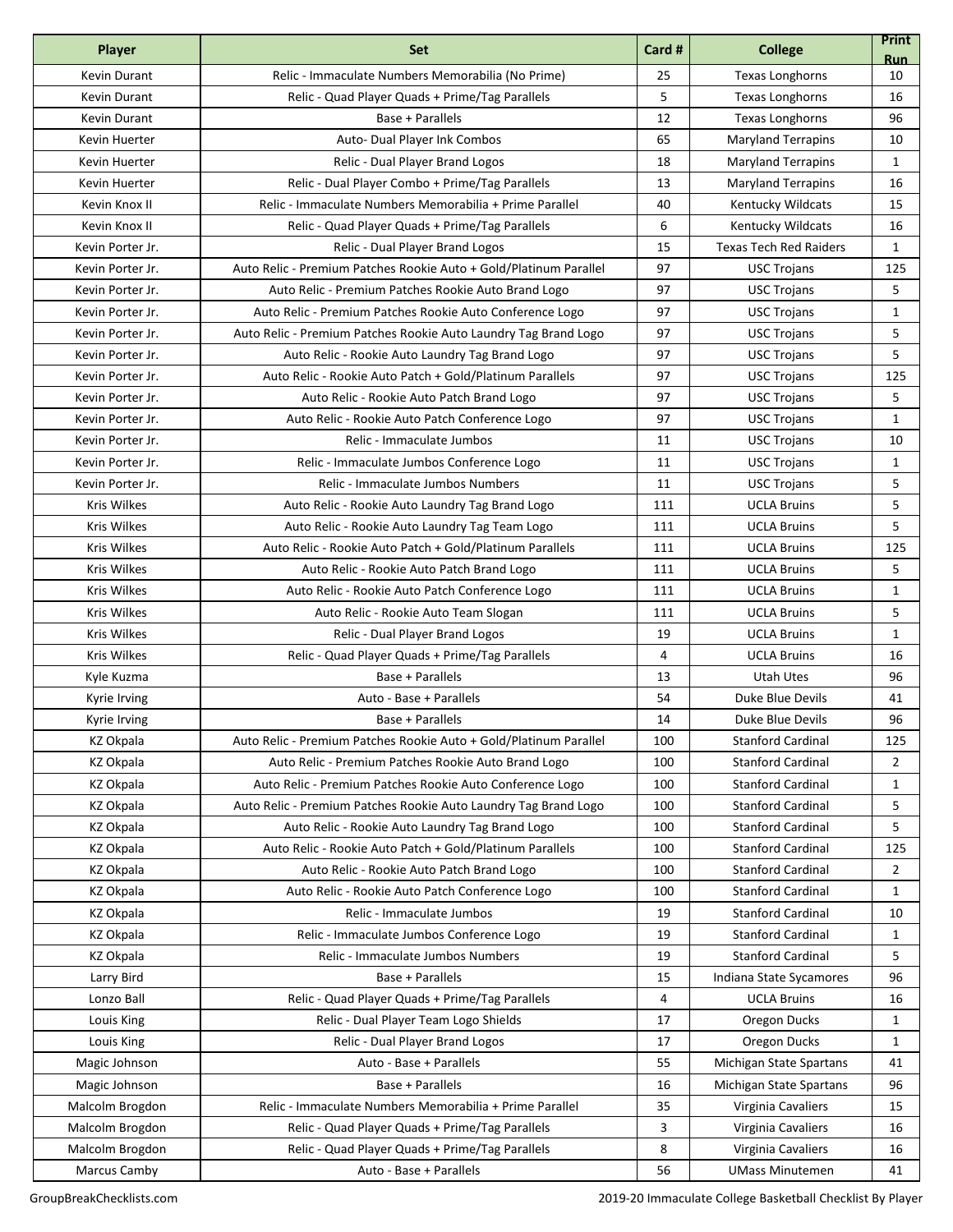| Player                  | <b>Set</b>                                                        | Card #                  | <b>College</b>                 | <b>Print</b><br><b>Run</b> |
|-------------------------|-------------------------------------------------------------------|-------------------------|--------------------------------|----------------------------|
| Mark Aguirre            | Auto - Base + Parallels                                           | 57                      | <b>DePaul Blue Demons</b>      | 41                         |
| Marvin Bagley III       | Relic - Immaculate Numbers Memorabilia + Prime Parallel           | 36                      | Duke Blue Devils               | 15                         |
| Marvin Bagley III       | Relic - Quad Player Quads + Prime/Tag Parallels                   | $\overline{7}$          | Duke Blue Devils               | 16                         |
| Matisse Thybulle        | Auto Relic - Rookie Auto Laundry Tag Brand Logo                   | 105                     | <b>Washington Huskies</b>      | 5                          |
| Matisse Thybulle        | Auto Relic - Rookie Auto Patch + Gold/Platinum Parallels          | 105                     | <b>Washington Huskies</b>      | 125                        |
| Matisse Thybulle        | Auto Relic - Rookie Auto Patch Brand Logo                         | 105                     | <b>Washington Huskies</b>      | 2                          |
| Matisse Thybulle        | Auto Relic - Rookie Auto Patch Conference Logo                    | 105                     | <b>Washington Huskies</b>      | 1                          |
| Mfiondu Kabengele       | Auto - Rookie + Parallels                                         | 72                      | Florida State Seminoles        | 125                        |
| Mfiondu Kabengele       | Auto Relic - Premium Patches Rookie Auto + Gold/Platinum Parallel | 110                     | Florida State Seminoles        | 125                        |
| Mfiondu Kabengele       | Auto Relic - Premium Patches Rookie Auto Brand Logo               | 110                     | Florida State Seminoles        | 2                          |
| Mfiondu Kabengele       | Auto Relic - Premium Patches Rookie Auto Conference Logo          | 110                     | Florida State Seminoles        | $\mathbf{1}$               |
| Mfiondu Kabengele       | Auto Relic - Premium Patches Rookie Auto Laundry Tag Brand Logo   | 110                     | <b>Florida State Seminoles</b> | 5                          |
| Michael Porter Jr.      | Auto- Dual Player Ink Combos                                      | 63                      | <b>Missouri Tigers</b>         | 10                         |
| Michael Porter Jr.      | Relic - Dual Player Brand Logos                                   | 9                       | <b>Missouri Tigers</b>         | $\mathbf{1}$               |
| Michael Porter Jr.      | Relic - Dual Player Combo + Prime/Tag Parallels                   | 11                      | <b>Missouri Tigers</b>         | 16                         |
| <b>Mikal Bridges</b>    | Relic - Dual Player Brand Logos                                   | 11                      | Villanova Wildcats             | 1                          |
| <b>Mikal Bridges</b>    | Relic - Quad Player Quads + Prime/Tag Parallels                   | $\overline{2}$          | Villanova Wildcats             | 16                         |
| Mo Bamba                | Auto- Dual Player Ink Combos                                      | 68                      | <b>Texas Longhorns</b>         | 10                         |
| Mo Bamba                | Relic - Quad Player Quads + Prime/Tag Parallels                   | 5                       | <b>Texas Longhorns</b>         | 16                         |
| Mo Bamba                | Relic - Triple Player Trios + Prime/Tag Parallels                 | $\overline{\mathbf{4}}$ | <b>Texas Longhorns</b>         | 16                         |
| <b>Monte Morris</b>     | Auto - Base + Parallels                                           | 58                      | Iowa State Cyclones            | 41                         |
| <b>Montrezl Harrell</b> | Relic - Dual Player Combo + Prime/Tag Parallels                   | 14                      | Louisville Cardinals           | 16                         |
| <b>Montrezl Harrell</b> | Relic - Immaculate Numbers Memorabilia + Prime Parallel           | 22                      | Louisville Cardinals           | 15                         |
| Moritz Wagner           | Relic - Dual Player Brand Logos                                   | 20                      | Michigan Wolverines            | $\mathbf{1}$               |
| Moritz Wagner           | Relic - Dual Player Combo + Prime/Tag Parallels                   | 12                      | Michigan Wolverines            | 16                         |
| Moritz Wagner           | Relic - Triple Player Trios + Prime/Tag Parallels                 | 6                       | Michigan Wolverines            | 16                         |
| Myles Turner            | Relic - Immaculate Numbers Memorabilia + Prime Parallel           | 39                      | <b>Texas Longhorns</b>         | 15                         |
| <b>Myles Turner</b>     | Relic - Quad Player Quads + Prime/Tag Parallels                   | 5                       | <b>Texas Longhorns</b>         | 16                         |
| <b>Myles Turner</b>     | Relic - Triple Player Trios + Prime/Tag Parallels                 | 4                       | <b>Texas Longhorns</b>         | 16                         |
| Nassir Little           | Auto - Dual Player Auto + Parallels                               | 5                       | North Carolina Tar Heels       | 36                         |
| Nassir Little           | Auto - Triple Player Trios Auto + Parallels                       | $\overline{2}$          | North Carolina Tar Heels       | 36                         |
| Nassir Little           | Auto Relic - Premium Patches Rookie Auto + Gold/Platinum Parallel | 92                      | North Carolina Tar Heels       | 125                        |
| Nassir Little           | Auto Relic - Premium Patches Rookie Auto Brand Logo               | 92                      | North Carolina Tar Heels       | 5                          |
| Nassir Little           | Auto Relic - Premium Patches Rookie Auto Conference Logo          | 92                      | North Carolina Tar Heels       | 1                          |
| Nassir Little           | Auto Relic - Premium Patches Rookie Auto Laundry Tag Brand Logo   | 92                      | North Carolina Tar Heels       | 5                          |
| Nassir Little           | Auto Relic - Premium Patches Rookie Auto Team Logo Shield         | 92                      | North Carolina Tar Heels       | 1                          |
| Nassir Little           | Auto Relic - Rookie Auto Laundry Tag Brand Logo                   | 92                      | North Carolina Tar Heels       | 5                          |
| Nassir Little           | Auto Relic - Rookie Auto Patch + Gold/Platinum Parallels          | 92                      | North Carolina Tar Heels       | 125                        |
| Nassir Little           | Auto Relic - Rookie Auto Patch Brand Logo                         | 92                      | North Carolina Tar Heels       | 5                          |
| Nassir Little           | Auto Relic - Rookie Auto Patch Conference Logo                    | 92                      | North Carolina Tar Heels       | 1                          |
| Nassir Little           | Auto Relic - Rookie Auto Team Logo Shield                         | 92                      | North Carolina Tar Heels       | 1                          |
| Nassir Little           | Relic - Dual Player Brand Logos                                   | 3                       | North Carolina Tar Heels       | 1                          |
| Nassir Little           | Relic - Dual Player Team Logo Shields                             | 3                       | North Carolina Tar Heels       | 1                          |
| Nassir Little           | Relic - Immaculate Jumbos                                         | 14                      | North Carolina Tar Heels       | 10                         |
| Nassir Little           | Relic - Immaculate Jumbos Conference Logo                         | 14                      | North Carolina Tar Heels       | 1                          |
| Nassir Little           | Relic - Immaculate Jumbos Numbers                                 | 14                      | North Carolina Tar Heels       | 5                          |
| Nassir Little           | Relic - Immaculate Jumbos Team Logos                              | 14                      | North Carolina Tar Heels       | 5                          |
| Nassir Little           | Relic - Immaculate Sneak Peek + Sneakers                          | 16                      | North Carolina Tar Heels       | 13                         |
| Nassir Little           | Relic - RPS Rookie Player Caps + Parallels                        | 16                      | North Carolina Tar Heels       | 14                         |
| Nassir Little           | Relic - Triple Player Trios + Prime/Tag Parallels                 | 2                       | North Carolina Tar Heels       | 16                         |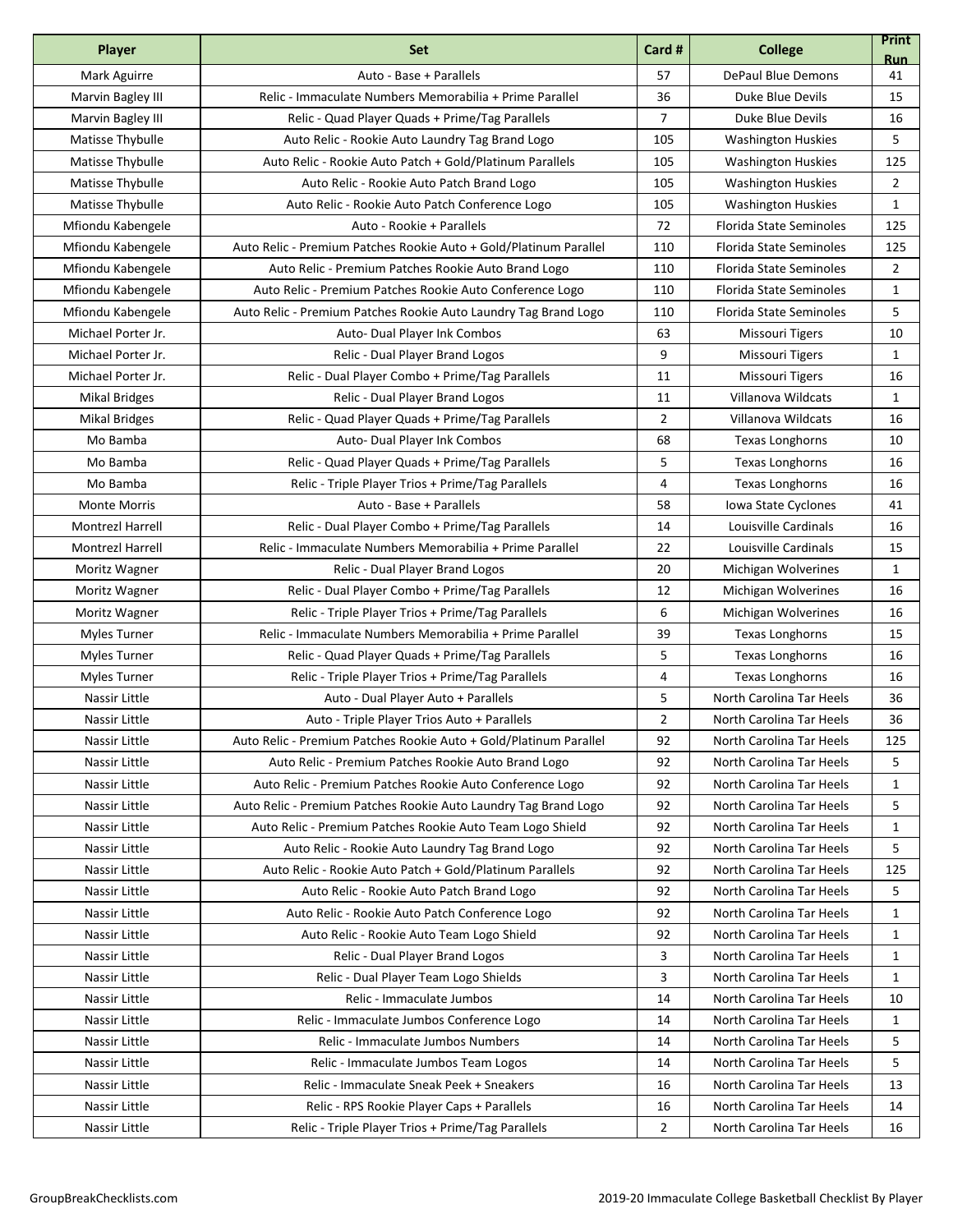| Player                   | <b>Set</b>                                                        | Card #         | <b>College</b>           | <b>Print</b><br><b>Run</b> |
|--------------------------|-------------------------------------------------------------------|----------------|--------------------------|----------------------------|
| Nickeil Alexander-Walker | Auto Relic - Premium Patches Rookie Auto + Gold/Platinum Parallel | 101            | Virginia Tech Hokies     | 125                        |
| Nickeil Alexander-Walker | Auto Relic - Premium Patches Rookie Auto Brand Logo               | 101            | Virginia Tech Hokies     | 1                          |
| Nickeil Alexander-Walker | Auto Relic - Premium Patches Rookie Auto Conference Logo          | 101            | Virginia Tech Hokies     | $\mathbf{1}$               |
| Nickeil Alexander-Walker | Auto Relic - Premium Patches Rookie Auto Laundry Tag Brand Logo   | 101            | Virginia Tech Hokies     | 5                          |
| Nickeil Alexander-Walker | Relic - Immaculate Jumbos                                         | 18             | Virginia Tech Hokies     | 10                         |
| Nickeil Alexander-Walker | Relic - Immaculate Jumbos Conference Logo                         | 18             | Virginia Tech Hokies     | 1                          |
| Nickeil Alexander-Walker | Relic - Immaculate Jumbos Numbers                                 | 18             | Virginia Tech Hokies     | 5                          |
| Nickeil Alexander-Walker | Relic - Immaculate Sneak Peek + Sneakers                          | 19             | Virginia Tech Hokies     | 13                         |
| Nickeil Alexander-Walker | Relic - RPS Rookie Player Caps + Parallels                        | 19             | Virginia Tech Hokies     | 16                         |
| Nicolas Claxton          | Auto - Rookie + Parallels                                         | 78             | Georgia Bulldogs         | 125                        |
| PJ Washington Jr.        | Auto - Team Slogan Signatures Die Cuts                            | 10             | Kentucky Wildcats        | 5                          |
| PJ Washington Jr.        | Auto - Triple Player Trios Auto + Parallels                       | $\mathbf{1}$   | Kentucky Wildcats        | 36                         |
| PJ Washington Jr.        | Auto Relic - Premium Patches Rookie Auto + Gold/Platinum Parallel | 95             | Kentucky Wildcats        | 125                        |
| PJ Washington Jr.        | Auto Relic - Premium Patches Rookie Auto Brand Logo               | 95             | Kentucky Wildcats        | 5                          |
| PJ Washington Jr.        | Auto Relic - Premium Patches Rookie Auto Conference Logo          | 95             | <b>Kentucky Wildcats</b> | $\mathbf{1}$               |
| PJ Washington Jr.        | Auto Relic - Premium Patches Rookie Auto Laundry Tag Brand Logo   | 95             | Kentucky Wildcats        | 5                          |
| PJ Washington Jr.        | Auto Relic - Premium Patches Rookie Auto Team Logo Shield         | 95             | <b>Kentucky Wildcats</b> | $\mathbf{1}$               |
| PJ Washington Jr.        | Auto Relic - Rookie Auto Laundry Tag Brand Logo                   | 95             | Kentucky Wildcats        | 5                          |
| PJ Washington Jr.        | Auto Relic - Rookie Auto Patch + Gold/Platinum Parallels          | 95             | Kentucky Wildcats        | 125                        |
| PJ Washington Jr.        | Auto Relic - Rookie Auto Patch Brand Logo                         | 95             | Kentucky Wildcats        | 5                          |
| PJ Washington Jr.        | Auto Relic - Rookie Auto Patch Conference Logo                    | 95             | Kentucky Wildcats        | $\mathbf{1}$               |
| PJ Washington Jr.        | Auto Relic - Rookie Auto Team Logo Shield                         | 95             | Kentucky Wildcats        | $\mathbf{1}$               |
| PJ Washington Jr.        | Relic - Dual Player Brand Logos                                   | $\overline{4}$ | Kentucky Wildcats        | 1                          |
| PJ Washington Jr.        | Relic - Dual Player Team Logo Shields                             | 4              | Kentucky Wildcats        | $\mathbf{1}$               |
| PJ Washington Jr.        | Relic - Immaculate Jumbos                                         | 10             | Kentucky Wildcats        | 10                         |
| PJ Washington Jr.        | Relic - Immaculate Jumbos Conference Logo                         | 10             | Kentucky Wildcats        | $\mathbf{1}$               |
| PJ Washington Jr.        | Relic - Immaculate Jumbos Numbers                                 | 10             | Kentucky Wildcats        | 5                          |
| PJ Washington Jr.        | Relic - Immaculate Jumbos Team Logos                              | 10             | <b>Kentucky Wildcats</b> | 5                          |
| PJ Washington Jr.        | Relic - Immaculate Sneak Peek + Sneakers                          | 11             | <b>Kentucky Wildcats</b> | 12                         |
| PJ Washington Jr.        | Relic - RPS Rookie Player Caps + Parallels                        | 11             | Kentucky Wildcats        | 16                         |
| PJ Washington Jr.        | Relic - Triple Player Trios + Prime/Tag Parallels                 | $\overline{3}$ | Kentucky Wildcats        | 16                         |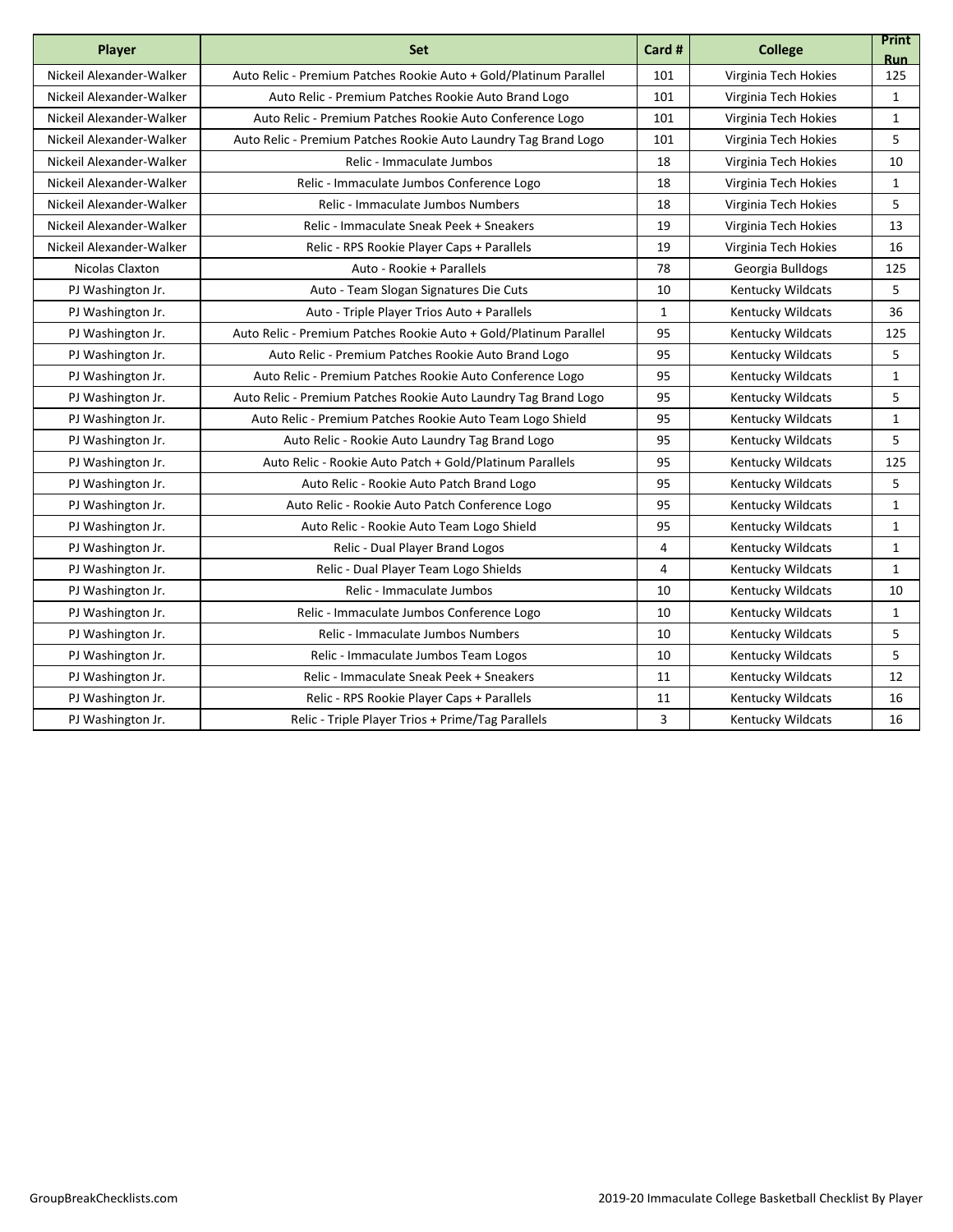| <b>Player</b>     | <b>Set</b>                                                        | Card #         | <b>College</b>   | <b>Print</b><br><b>Run</b> |
|-------------------|-------------------------------------------------------------------|----------------|------------------|----------------------------|
| <b>RJ</b> Barrett | Auto - Dual Player Auto + Parallels                               | 3              | Duke Blue Devils | 36                         |
| <b>RJ</b> Barrett | Auto - Quad Player Quads Auto + Parallels                         | $\mathbf{1}$   | Duke Blue Devils | 36                         |
| <b>RJ</b> Barrett | Auto - Team Slogan Signatures Die Cuts                            | 3              | Duke Blue Devils | 5                          |
| <b>RJ</b> Barrett | Auto - Triple Player Trios Auto + Parallels                       | 3              | Duke Blue Devils | 36                         |
| <b>RJ</b> Barrett | Auto Relic - Premium Patches Rookie Auto + Gold/Platinum Parallel | 83             | Duke Blue Devils | 125                        |
| <b>RJ</b> Barrett | Auto Relic - Premium Patches Rookie Auto Brand Logo               | 83             | Duke Blue Devils | 2                          |
| <b>RJ</b> Barrett | Auto Relic - Premium Patches Rookie Auto Conference Logo          | 83             | Duke Blue Devils | $\mathbf{1}$               |
| <b>RJ</b> Barrett | Auto Relic - Premium Patches Rookie Auto Laundry Tag Brand Logo   | 83             | Duke Blue Devils | 5                          |
| <b>RJ</b> Barrett | Auto Relic - Premium Patches Rookie Auto Team Logo Shield         | 83             | Duke Blue Devils | 1                          |
| <b>RJ</b> Barrett | Auto Relic - Rookie Auto Laundry Tag Brand Logo                   | 83             | Duke Blue Devils | 5                          |
| <b>RJ</b> Barrett | Auto Relic - Rookie Auto Patch + Gold/Platinum Parallels          | 83             | Duke Blue Devils | 125                        |
| <b>RJ</b> Barrett | Auto Relic - Rookie Auto Patch Brand Logo                         | 83             | Duke Blue Devils | $\overline{2}$             |
| <b>RJ</b> Barrett | Auto Relic - Rookie Auto Patch Conference Logo                    | 83             | Duke Blue Devils | $\mathbf{1}$               |
| <b>RJ</b> Barrett | Auto Relic - Rookie Auto Team Logo Shield                         | 83             | Duke Blue Devils | $\mathbf{1}$               |
| <b>RJ</b> Barrett | Relic - Dual Player Brand Logos                                   | $\mathbf{1}$   | Duke Blue Devils | $\mathbf{1}$               |
| <b>RJ</b> Barrett | Relic - Dual Player Combo + Prime/Tag Parallels                   | 3              | Duke Blue Devils | 16                         |
| <b>RJ</b> Barrett | Relic - Dual Player Team Logo Shields                             | $\mathbf{1}$   | Duke Blue Devils | 1                          |
| <b>RJ</b> Barrett | Relic - Immaculate Jumbos                                         | 3              | Duke Blue Devils | 10                         |
| <b>RJ</b> Barrett | Relic - Immaculate Jumbos Conference Logo                         | 3              | Duke Blue Devils | 1                          |
| <b>RJ</b> Barrett | Relic - Immaculate Jumbos Numbers                                 | 3              | Duke Blue Devils | 5                          |
| <b>RJ</b> Barrett | Relic - Immaculate Jumbos Team Logos                              | 3              | Duke Blue Devils | 5                          |
| <b>RJ</b> Barrett | Relic - Immaculate Sneak Peek + Sneakers                          | 3              | Duke Blue Devils | 13                         |
| <b>RJ</b> Barrett | Relic - Quad Player Quads + Prime/Tag Parallels                   | 1              | Duke Blue Devils | 16                         |
| <b>RJ</b> Barrett | Relic - Quad Player Quads + Prime/Tag Parallels                   | $\overline{7}$ | Duke Blue Devils | 16                         |
| RJ Barrett        | Relic - RPS Rookie Player Caps + Parallels                        | 3              | Duke Blue Devils | 18                         |
| <b>RJ</b> Barrett | Relic - Triple Player Trios + Prime/Tag Parallels                 | $\mathbf{1}$   | Duke Blue Devils | 16                         |
| <b>RJ</b> Barrett | Relic - Triple Player Trios + Prime/Tag Parallels                 | $\overline{7}$ | Duke Blue Devils | 16                         |
| Romeo Langford    | Auto Relic - Premium Patches Rookie Auto + Gold/Platinum Parallel | 89             | Indiana Hoosiers | 125                        |
| Romeo Langford    | Auto Relic - Premium Patches Rookie Auto Brand Logo               | 89             | Indiana Hoosiers | 2                          |
| Romeo Langford    | Auto Relic - Premium Patches Rookie Auto Conference Logo          | 89             | Indiana Hoosiers | $\mathbf{1}$               |
| Romeo Langford    | Auto Relic - Premium Patches Rookie Auto Laundry Tag Brand Logo   | 89             | Indiana Hoosiers | 5                          |
| Romeo Langford    | Auto Relic - Rookie Auto Laundry Tag Brand Logo                   | 89             | Indiana Hoosiers | 5                          |
| Romeo Langford    | Auto Relic - Rookie Auto Patch + Gold/Platinum Parallels          | 89             | Indiana Hoosiers | 125                        |
| Romeo Langford    | Auto Relic - Rookie Auto Patch Brand Logo                         | 89             | Indiana Hoosiers | 2                          |
| Romeo Langford    | Auto Relic - Rookie Auto Patch Conference Logo                    | 89             | Indiana Hoosiers | $\mathbf{1}$               |
| Romeo Langford    | Relic - Dual Player Combo + Prime/Tag Parallels                   | 6              | Indiana Hoosiers | 16                         |
| Romeo Langford    | Relic - Immaculate Jumbos                                         | 8              | Indiana Hoosiers | 10                         |
| Romeo Langford    | Relic - Immaculate Jumbos Numbers                                 | 8              | Indiana Hoosiers | 5                          |
| Romeo Langford    | Relic - Immaculate Sneak Peek + Sneakers                          | 12             | Indiana Hoosiers | 13                         |
| Romeo Langford    | Relic - RPS Rookie Player Caps + Parallels                        | 12             | Indiana Hoosiers | 18                         |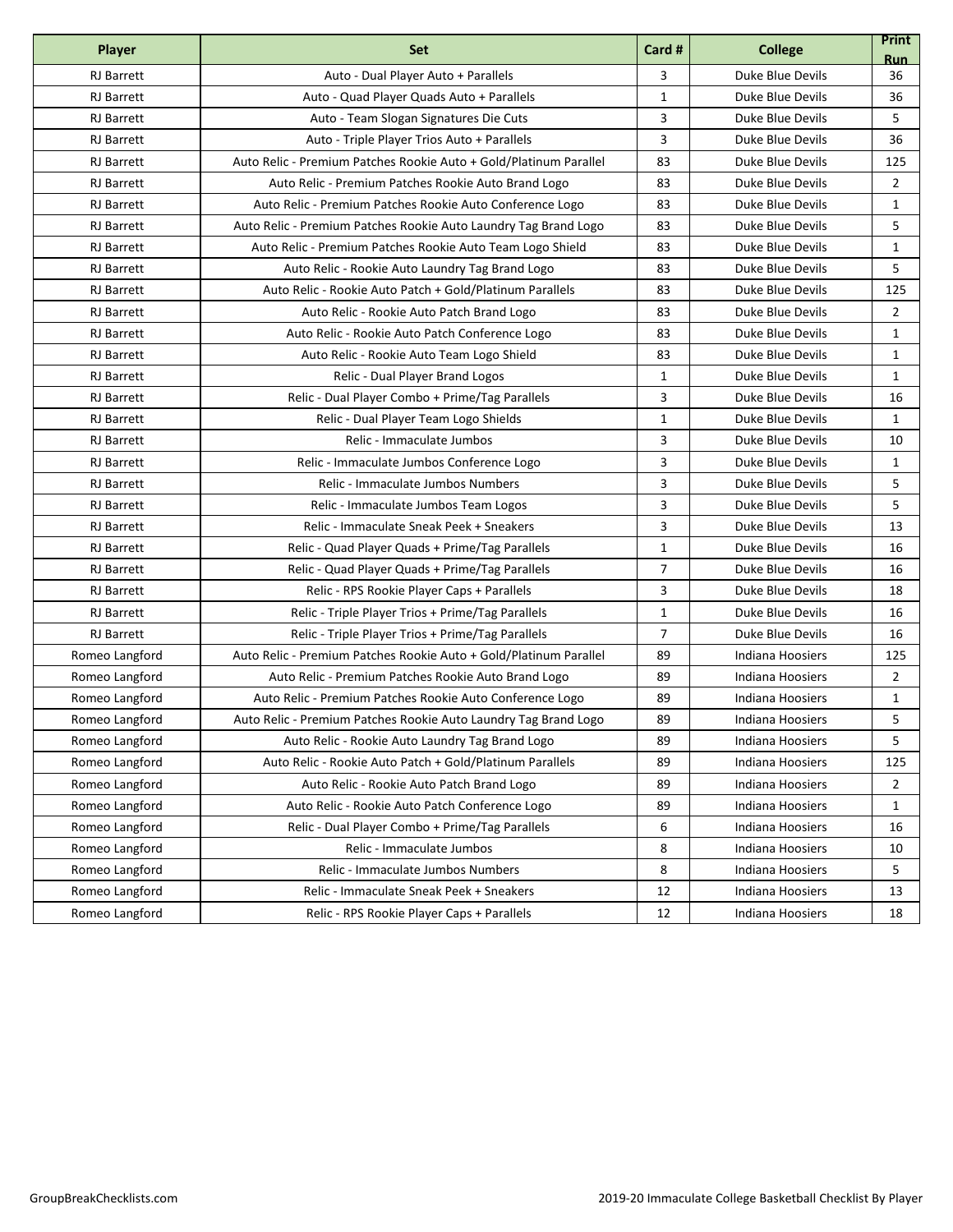| <b>Player</b>            | <b>Set</b>                                                        | Card #         | <b>College</b>           | <b>Print</b><br><b>Run</b> |
|--------------------------|-------------------------------------------------------------------|----------------|--------------------------|----------------------------|
| Rui Hachimura            | Auto - Quad Player Quads Auto + Parallels                         | $\mathbf{1}$   | Gonzaga Bulldogs         | 36                         |
| Rui Hachimura            | Auto - Team Slogan Signatures Die Cuts                            | 9              | Gonzaga Bulldogs         | 5                          |
| Rui Hachimura            | Auto Relic - Premium Patches Rookie Auto + Gold/Platinum Parallel | 91             | Gonzaga Bulldogs         | 125                        |
| Rui Hachimura            | Auto Relic - Premium Patches Rookie Auto Brand Logo               | 91             | Gonzaga Bulldogs         | 5                          |
| Rui Hachimura            | Auto Relic - Premium Patches Rookie Auto Championship Logo        | 91             | Gonzaga Bulldogs         | 5                          |
| Rui Hachimura            | Auto Relic - Premium Patches Rookie Auto Laundry Tag Brand Logo   | 91             | Gonzaga Bulldogs         | 5                          |
| Rui Hachimura            | Auto Relic - Rookie Auto Laundry Tag Brand Logo                   | 91             | Gonzaga Bulldogs         | 5                          |
| Rui Hachimura            | Auto Relic - Rookie Auto Patch + Gold/Platinum Parallels          | 91             | Gonzaga Bulldogs         | 125                        |
| Rui Hachimura            | Auto Relic - Rookie Auto Patch Brand Logo                         | 91             | Gonzaga Bulldogs         | 1                          |
| Rui Hachimura            | Auto Relic - Rookie Auto Patch Championship Logo                  | 91             | Gonzaga Bulldogs         | 5                          |
| Rui Hachimura            | Relic - Dual Player Brand Logos                                   | 8              | Gonzaga Bulldogs         | 1                          |
| Rui Hachimura            | Relic - Dual Player Combo + Prime/Tag Parallels                   | $\mathbf{1}$   | Gonzaga Bulldogs         | 16                         |
| Rui Hachimura            | Relic - Immaculate Jumbos                                         | 15             | Gonzaga Bulldogs         | 10                         |
| Rui Hachimura            | Relic - Immaculate Jumbos Championship Logo                       | 15             | Gonzaga Bulldogs         | 5                          |
| Rui Hachimura            | Relic - Immaculate Jumbos Numbers                                 | 15             | Gonzaga Bulldogs         | 5                          |
| Rui Hachimura            | Relic - Quad Player Quads + Prime/Tag Parallels                   | $\mathbf{1}$   | Gonzaga Bulldogs         | 16                         |
| Rui Hachimura            | Auto - Dual Player Auto + Parallels                               | $\mathbf{1}$   | Gonzaga Bulldogs         | 36                         |
| <b>Russell Westbrook</b> | Base + Parallels                                                  | 17             | <b>UCLA Bruins</b>       | 96                         |
| Sam Perkins              | Auto - Base + Parallels                                           | 59             | North Carolina Tar Heels | 41                         |
| Shaquille O'Neal         | Base + Parallels                                                  | 18             | <b>LSU Tigers</b>        | 96                         |
| Stephen Curry            | <b>Base + Parallels</b>                                           | 19             | Davidson Wildcats        | 96                         |
| Tacko Fall               | Auto- Dual Player Ink Combos                                      | 70             | <b>UCF Knights</b>       | 10                         |
| TJ Leaf                  | Relic - Quad Player Quads + Prime/Tag Parallels                   | 4              | <b>UCLA Bruins</b>       | 16                         |
| <b>Trae Young</b>        | Auto- Dual Player Ink Combos                                      | 67             | Oklahoma Sooners         | 10                         |
| <b>Trae Young</b>        | Relic - Dual Player Combo + Prime/Tag Parallels                   | 10             | Oklahoma Sooners         | 16                         |
| <b>Trae Young</b>        | Relic - Immaculate Numbers Memorabilia + Prime Parallel           | 23             | Oklahoma Sooners         | 15                         |
| <b>Trae Young</b>        | Relic - Quad Player Quads + Prime/Tag Parallels                   | 8              | Oklahoma Sooners         | 16                         |
| <b>Trae Young</b>        | Base + Parallels                                                  | 20             | Oklahoma Sooners         | 96                         |
| Troy Brown Jr.           | Relic - Dual Player Combo + Prime/Tag Parallels                   | 9              | Oregon Ducks             | 16                         |
| Ty Jerome                | Auto - Dual Player Auto + Parallels                               | $\overline{2}$ | Virginia Cavaliers       | 36                         |
| Ty Jerome                | Auto- Dual Player Ink Combos                                      | 69             | Virginia Cavaliers       | 10                         |
| Ty Jerome                | Auto Relic - Premium Patches Rookie Auto + Gold/Platinum Parallel | 105            | Virginia Cavaliers       | 125                        |
| Ty Jerome                | Auto Relic - Premium Patches Rookie Auto Championship Logo        | 105            | Virginia Cavaliers       | 1                          |
| Ty Jerome                | Auto Relic - Premium Patches Rookie Auto Conference Logo          | 105            | Virginia Cavaliers       | 1                          |
| Ty Jerome                | Auto Relic - Premium Patches Rookie Auto Laundry Tag Brand Logo   | 105            | Virginia Cavaliers       | 5                          |
| Ty Jerome                | Auto Relic - Premium Patches Rookie Auto Team Logo Shield         | 105            | Virginia Cavaliers       | 1                          |
| Ty Jerome                | Relic - Dual Player Combo + Prime/Tag Parallels                   | $\overline{2}$ | Virginia Cavaliers       | 16                         |
| Ty Jerome                | Relic - Quad Player Quads + Prime/Tag Parallels                   | 3              | Virginia Cavaliers       | 16                         |
| Ty Jerome                | Relic - RPS Rookie Player Caps + Parallels                        | 10             | Virginia Cavaliers       | 16                         |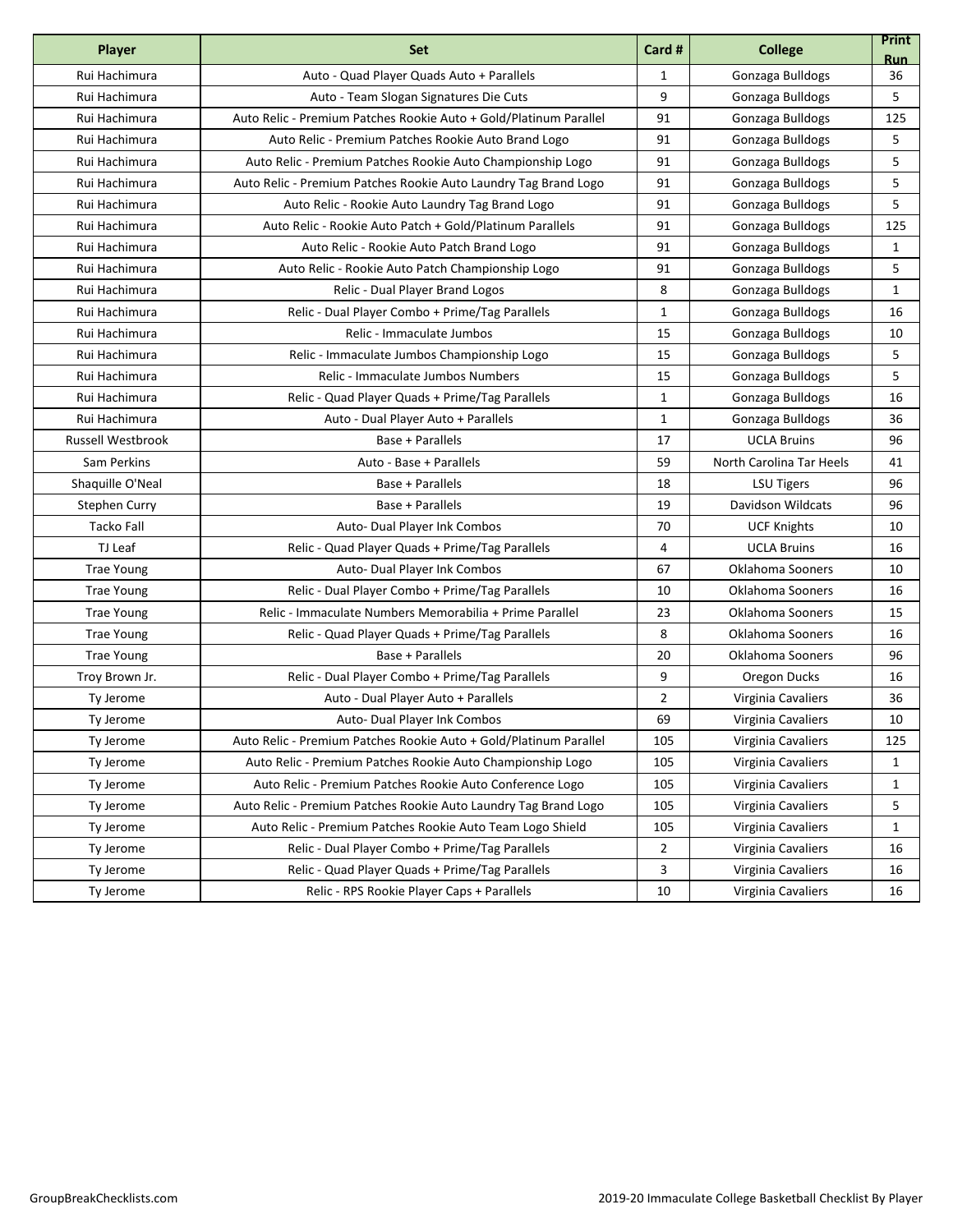| Player              | <b>Set</b>                                                        | Card #         | <b>College</b>                | <b>Print</b><br><b>Run</b> |
|---------------------|-------------------------------------------------------------------|----------------|-------------------------------|----------------------------|
| <b>Tyler Herro</b>  | Auto - Dual Player Auto + Parallels                               | 6              | Kentucky Wildcats             | 36                         |
| <b>Tyler Herro</b>  | Auto - Team Slogan Signatures Die Cuts                            | 8              | Kentucky Wildcats             | 5                          |
| <b>Tyler Herro</b>  | Auto - Triple Player Trios Auto + Parallels                       | 1              | Kentucky Wildcats             | 36                         |
| <b>Tyler Herro</b>  | Auto Relic - Premium Patches Rookie Auto + Gold/Platinum Parallel | 103            | Kentucky Wildcats             | 125                        |
| <b>Tyler Herro</b>  | Auto Relic - Premium Patches Rookie Auto Brand Logo               | 103            | Kentucky Wildcats             | $\overline{2}$             |
| <b>Tyler Herro</b>  | Auto Relic - Premium Patches Rookie Auto Conference Logo          | 103            | Kentucky Wildcats             | $\mathbf{1}$               |
| <b>Tyler Herro</b>  | Auto Relic - Premium Patches Rookie Auto Laundry Tag Brand Logo   | 103            | Kentucky Wildcats             | 5                          |
| <b>Tyler Herro</b>  | Auto Relic - Premium Patches Rookie Auto Team Logo Shield         | 103            | Kentucky Wildcats             | 1                          |
| <b>Tyler Herro</b>  | Auto Relic - Rookie Auto Laundry Tag Brand Logo                   | 104            | Kentucky Wildcats             | 5                          |
| <b>Tyler Herro</b>  | Auto Relic - Rookie Auto Patch + Gold/Platinum Parallels          | 104            | Kentucky Wildcats             | 125                        |
| <b>Tyler Herro</b>  | Auto Relic - Rookie Auto Patch Brand Logo                         | 104            | Kentucky Wildcats             | $\overline{2}$             |
| <b>Tyler Herro</b>  | Auto Relic - Rookie Auto Patch Conference Logo                    | 104            | Kentucky Wildcats             | $\mathbf{1}$               |
| <b>Tyler Herro</b>  | Auto Relic - Rookie Auto Team Logo Shield                         | 104            | Kentucky Wildcats             | $\mathbf{1}$               |
| <b>Tyler Herro</b>  | Relic - Dual Player Brand Logos                                   | 12             | Kentucky Wildcats             | $\mathbf{1}$               |
| <b>Tyler Herro</b>  | Relic - Dual Player Team Logo Shields                             | 12             | <b>Kentucky Wildcats</b>      | $\mathbf{1}$               |
| <b>Tyler Herro</b>  | Relic - Immaculate Jumbos                                         | 13             | Kentucky Wildcats             | 10                         |
| <b>Tyler Herro</b>  | Relic - Immaculate Jumbos Conference Logo                         | 13             | Kentucky Wildcats             | $\mathbf{1}$               |
| <b>Tyler Herro</b>  | Relic - Immaculate Jumbos Numbers                                 | 13             | Kentucky Wildcats             | $\mathbf{1}$               |
| <b>Tyler Herro</b>  | Relic - Immaculate Jumbos Team Logos                              | 13             | Kentucky Wildcats             | $\mathbf{1}$               |
| <b>Tyler Herro</b>  | Relic - Immaculate Sneak Peek + Sneakers                          | 15             | Kentucky Wildcats             | 13                         |
| <b>Tyler Herro</b>  | Relic - RPS Rookie Player Caps + Parallels                        | 15             | Kentucky Wildcats             | 16                         |
| <b>Tyler Herro</b>  | Relic - Triple Player Trios + Prime/Tag Parallels                 | 3              | Kentucky Wildcats             | 16                         |
| Wayne Turner        | Auto - Base + Parallels                                           | 60             | Kentucky Wildcats             | 41                         |
| <b>Zhaire Smith</b> | Auto- Dual Player Ink Combos                                      | 64             | <b>Texas Tech Red Raiders</b> | 10                         |
| Zhaire Smith        | Relic - Dual Player Combo + Prime/Tag Parallels                   | $\overline{7}$ | <b>Texas Tech Red Raiders</b> | 16                         |